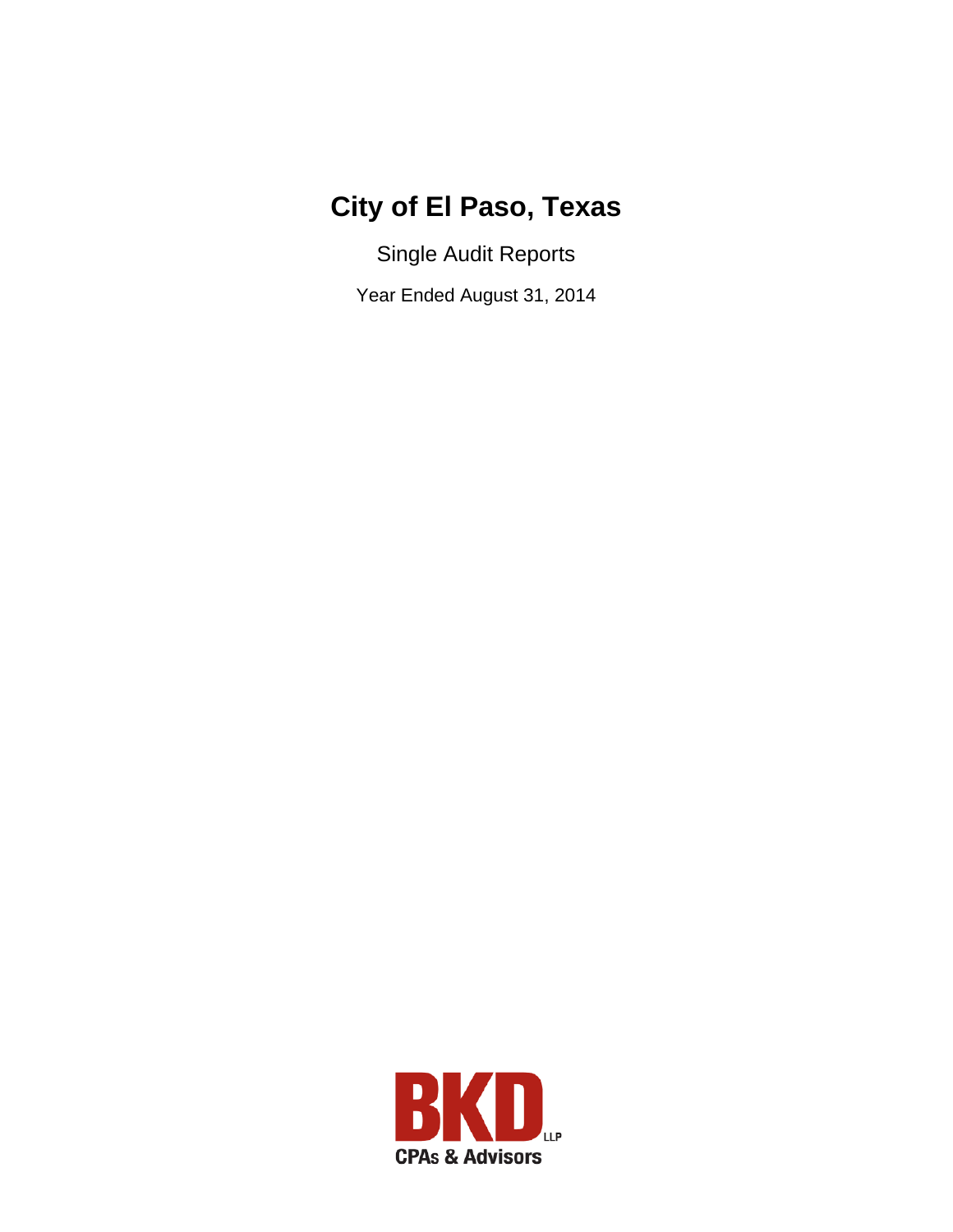# **City of El Paso, Texas**

**Year Ended August 31, 2014** 

| <b>Contents</b> |
|-----------------|
|-----------------|

| Independent Auditor's Report on Internal Control Over Financial<br>Reporting and on Compliance and Other Matters Based on an Audit<br>of the Financial Statements Performed in Accordance with |  |
|------------------------------------------------------------------------------------------------------------------------------------------------------------------------------------------------|--|
| Government Auditing Standards and the State of Texas Uniform Grant<br>13                                                                                                                       |  |
| Independent Auditor's Report on Compliance for Each Major Federal and<br>State Program and Report on Internal Control Over Compliance  15                                                      |  |
|                                                                                                                                                                                                |  |
|                                                                                                                                                                                                |  |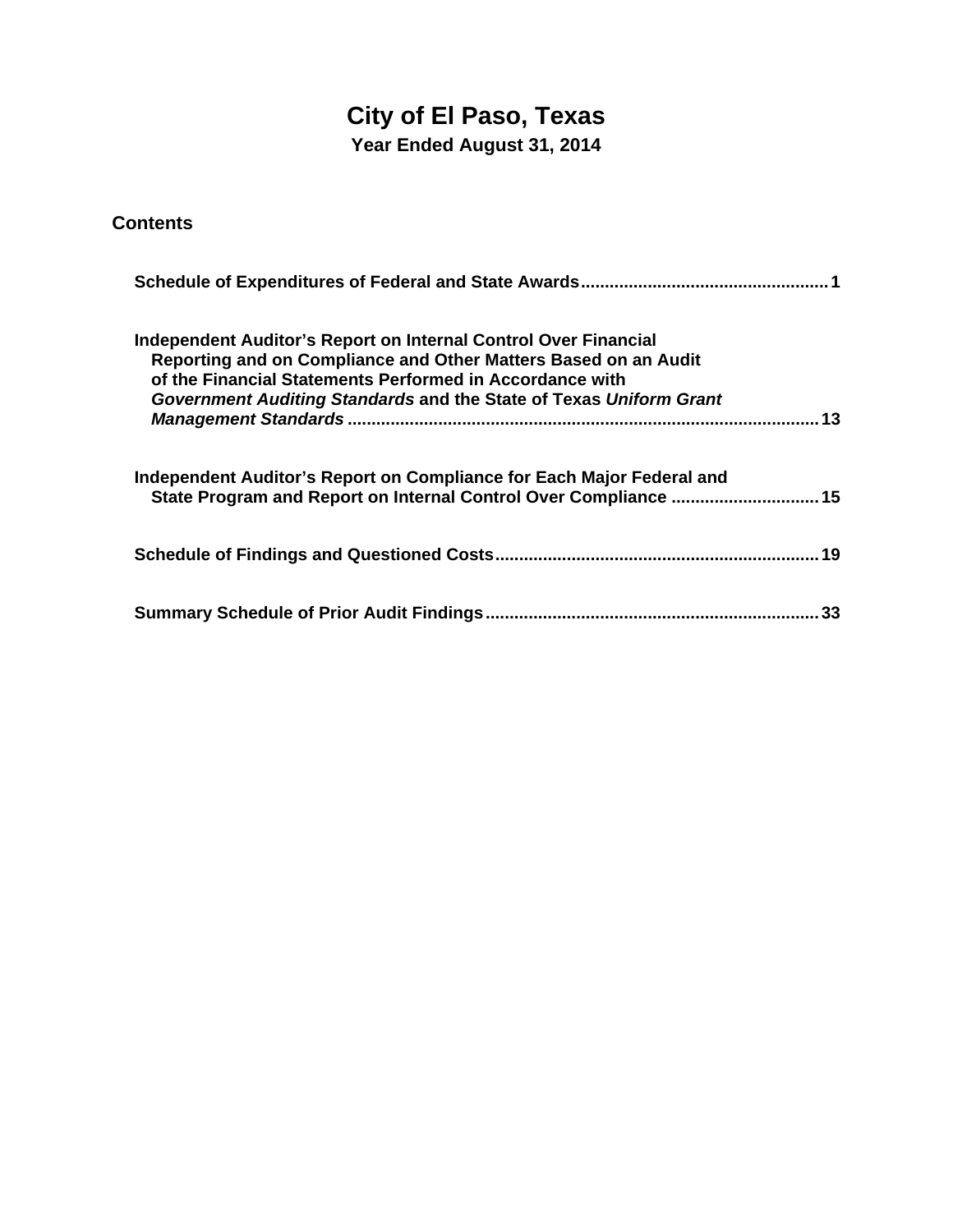| <b>Cluster/Program</b>                                                         | <b>Federal Agency/</b><br><b>Pass-Through Entity</b>                                 | <b>CFDA</b><br><b>Number</b> | <b>Grant</b> or<br>Identifying<br><b>Number</b> | Amount<br><b>Expended</b> |
|--------------------------------------------------------------------------------|--------------------------------------------------------------------------------------|------------------------------|-------------------------------------------------|---------------------------|
| Farmers' Market Promotion Program                                              | U.S. Department of Agriculture                                                       | 10.168                       | G12251639G                                      | \$<br>37,106              |
| Special Supplemental Nutrition Program<br>for Women, Infants,                  | U.S. Department of Agriculture/Texas Department of                                   |                              |                                                 |                           |
| and Children                                                                   | <b>State Health Services</b>                                                         | 10.557                       | G4113AD0<br>G4113BF0                            | 305,727<br>62,085         |
|                                                                                |                                                                                      |                              | G4113NE0<br>G4114AD                             | 98,564<br>4,241,504       |
|                                                                                |                                                                                      |                              | G4114BF<br>G4114NE                              | 590,550<br>1,385,791      |
|                                                                                |                                                                                      |                              | G4115AD                                         | 3,566                     |
|                                                                                |                                                                                      |                              |                                                 | 6,687,787                 |
|                                                                                | <b>Total U.S. Department of Agriculture</b>                                          |                              |                                                 | 6,724,893                 |
| Trade Adjustment Assistance for Firms                                          | Department of Commerce National Telecommunications<br>and Information Administration | 11.313                       | G72CAIP0                                        | 423,365                   |
| <b>Broadband Technology Opportunities</b><br>Program                           | Department of Commerce National Telecommunications<br>and Information Administration | 11.557                       | 4842B10570                                      | 40,940                    |
|                                                                                | <b>Total Department of Commerce</b>                                                  |                              |                                                 | 464,305                   |
| <b>CDBG</b> - Entitlement Grants Cluster<br><b>Community Development Block</b> |                                                                                      |                              |                                                 |                           |
| <b>Grants/Entitlement Grants</b>                                               | U.S. Department of Housing and Urban Development                                     | 14.218                       | Various                                         | 9,026,805                 |
|                                                                                | Total CDBG - Entitlement Grants Cluster                                              |                              |                                                 | 9,026,805                 |
| <b>Emergency Shelter Grants Program</b>                                        | U.S. Department of Housing and Urban Development                                     | 14.231                       | Various                                         | 587,157                   |
| HOME Investment Partnerships Program                                           | U.S. Department of Housing and Urban Development                                     | 14.239                       | Various                                         | 3,736,786                 |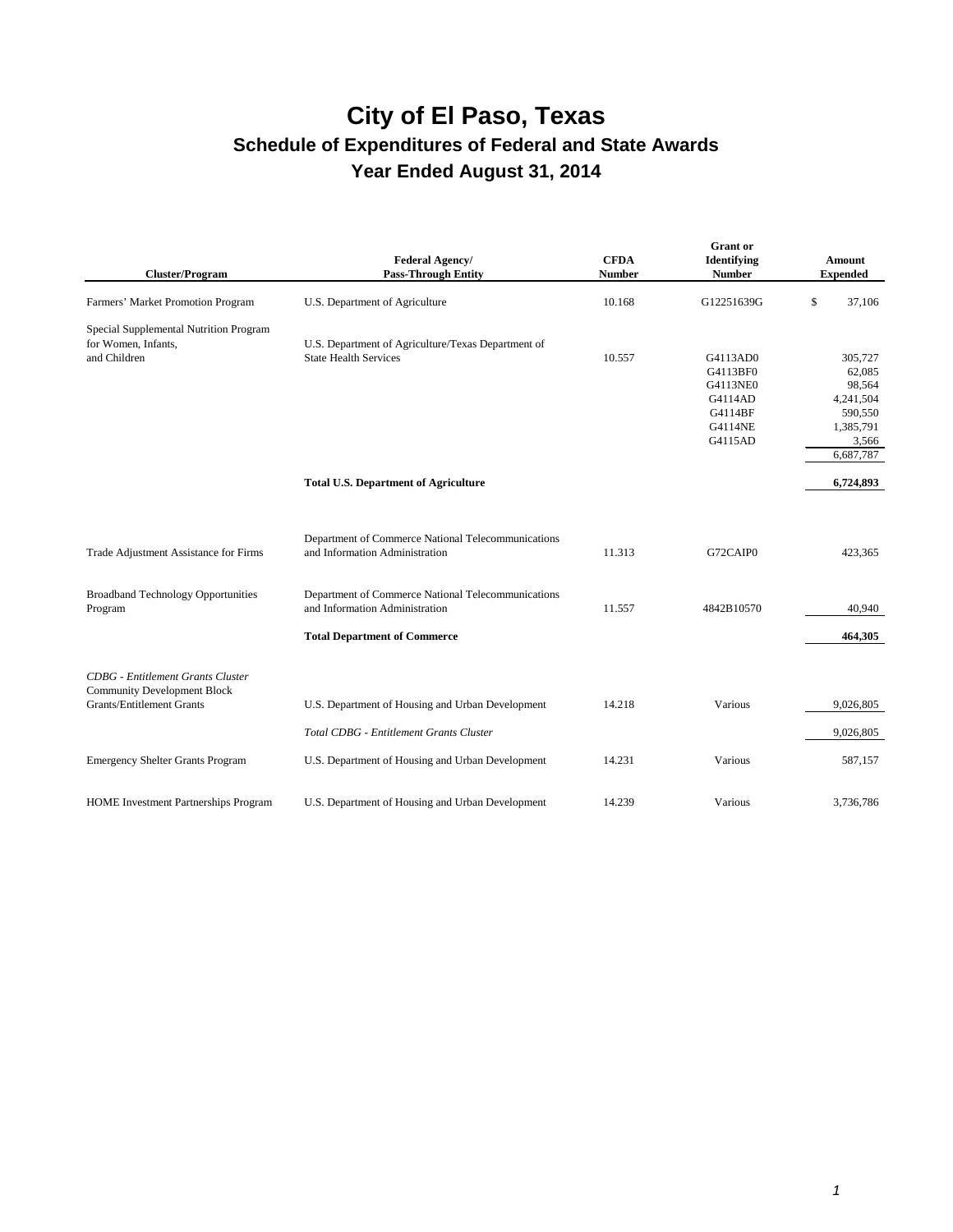# **City of El Paso, Texas**

### **Schedule of Expenditures of Federal and State Awards (Continued) Year Ended August 31, 2014**

| <b>Cluster/Program</b>                                                                   | <b>Federal Agency/</b><br><b>Pass-Through Entity</b>                                                       | <b>CFDA</b><br><b>Number</b> | <b>Grant</b> or<br>Identifying<br><b>Number</b> | <b>Amount</b><br><b>Expended</b>      |
|------------------------------------------------------------------------------------------|------------------------------------------------------------------------------------------------------------|------------------------------|-------------------------------------------------|---------------------------------------|
| <b>Housing Opportunities</b><br>for Persons with AIDS                                    | U.S. Department of Housing and Urban Development                                                           | 14.241                       | Various                                         | \$<br>362,106                         |
| <b>Empowerment Zones Program</b>                                                         | U.S. Department of Housing and Urban Development                                                           | 14.244                       | G71EZBOF                                        | 284,680                               |
|                                                                                          | <b>Total U.S. Department of Housing and Urban Development</b>                                              |                              |                                                 | 13,997,534                            |
| Juvenile Accountability<br><b>Block Grants</b>                                           | U.S. Department of Justice/Texas Office of the Governor<br>- Criminal Justice Division                     | 16.523                       | CJ2311103<br>G2112110                           | 3,786<br>(2,913)<br>873               |
| Crime Victim Assistance                                                                  | U.S. Department of Justice/Texas Office of the Attorney<br>General                                         | 16.575                       | CJ2592801<br>CJD2592802<br>G2112040             | (2, 434)<br>86,171<br>(816)<br>82,921 |
| Public Safety Partnership and Community<br>Policing Grants<br><b>JAG Program Cluster</b> | U.S. Department of Justice                                                                                 | 16.710                       | G2109150                                        | 91,922                                |
| <b>Edward Byrne Memorial Justice Assistance</b><br><b>Grant Program</b>                  | U.S. Department of Justice/County of El Paso & Texas<br>Office of the Governor - Criminal Justice Division | 16.738                       | G2111190                                        | 4,875                                 |
|                                                                                          | <b>Total JAG Program Cluster</b>                                                                           |                              |                                                 | 4,875                                 |
|                                                                                          | <b>Total U.S. Department of Justice</b>                                                                    |                              |                                                 | 180,591                               |
| Airport Improvement Program                                                              | U.S. Department of Transportation                                                                          | 20.106                       | Various                                         | 7,624,826                             |
| Highway Planning and Construction Cluster<br>Highway Planning and Construction           | U.S. Department of Transportation                                                                          | 20.205                       | Various                                         | 864,669                               |
|                                                                                          | Total Highway Planning and Construction Cluster                                                            |                              |                                                 | 864,669                               |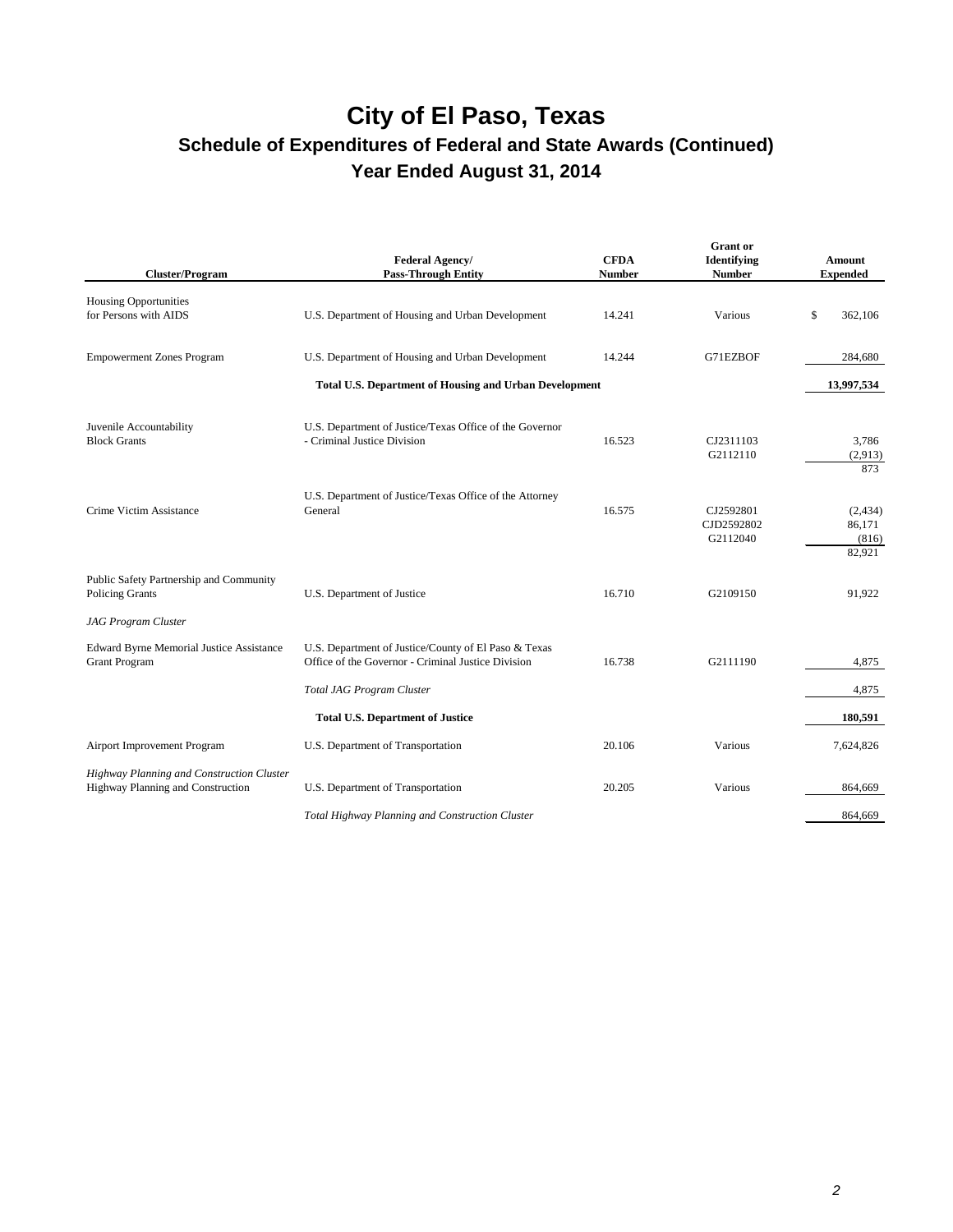|                                                                                                                |                                                                           |                              | <b>Grant</b> or                     |                                                  |
|----------------------------------------------------------------------------------------------------------------|---------------------------------------------------------------------------|------------------------------|-------------------------------------|--------------------------------------------------|
| <b>Cluster/Program</b>                                                                                         | <b>Federal Agency/</b><br><b>Pass-Through Entity</b>                      | <b>CFDA</b><br><b>Number</b> | <b>Identifying</b><br><b>Number</b> | Amount<br><b>Expended</b>                        |
| <b>Federal Transit Cluster</b>                                                                                 |                                                                           |                              |                                     |                                                  |
| Federal Transit - Capital Investment Grants                                                                    | U.S. Department of Transportation                                         | 20.500                       | Various                             | \$<br>18,007,241                                 |
| Federal Transit - Formula Grants                                                                               | U.S. Department of Transportation                                         | 20.507                       | Various                             | 16,681,917                                       |
| ARRA - Federal Transit - Formula Grants                                                                        | U.S. Department of Transportation                                         | 20.507                       | TX-96-X035                          | 510,482                                          |
| Metropolitan Transportation Planning                                                                           | <b>Total Federal Transit Cluster</b><br>U.S. Department of Transportation | 20.505                       | G781401010<br>G781402020            | 35,199,640<br>8,073<br>359,720<br>367,793        |
| Transit Services Programs Cluster<br>Enhanced Mobility for Seniors and<br><b>Individuals with Disabilities</b> | U.S. Department of Transportation                                         | 20.513                       | G531020140                          | 20,254                                           |
| Job Access and Reverse Commute Program                                                                         | U.S. Department of Transportation                                         | 20.516                       | Various                             | 1,726,117                                        |
| New Freedom Program                                                                                            | U.S. Department of Transportation                                         | 20.521                       | Various                             | 212,554                                          |
|                                                                                                                | <b>Total Transit Services Programs Cluster</b>                            |                              |                                     | 1,958,925                                        |
| Clean Fuels                                                                                                    | U.S. Department of Transportation                                         | 20.519                       | TX580005<br>TX580009<br>TX580010    | 1,599,000<br>1,271,835<br>1,121,078<br>3,991,913 |
|                                                                                                                | <b>Total U.S. Department of Transportation</b>                            |                              |                                     | 50,007,766                                       |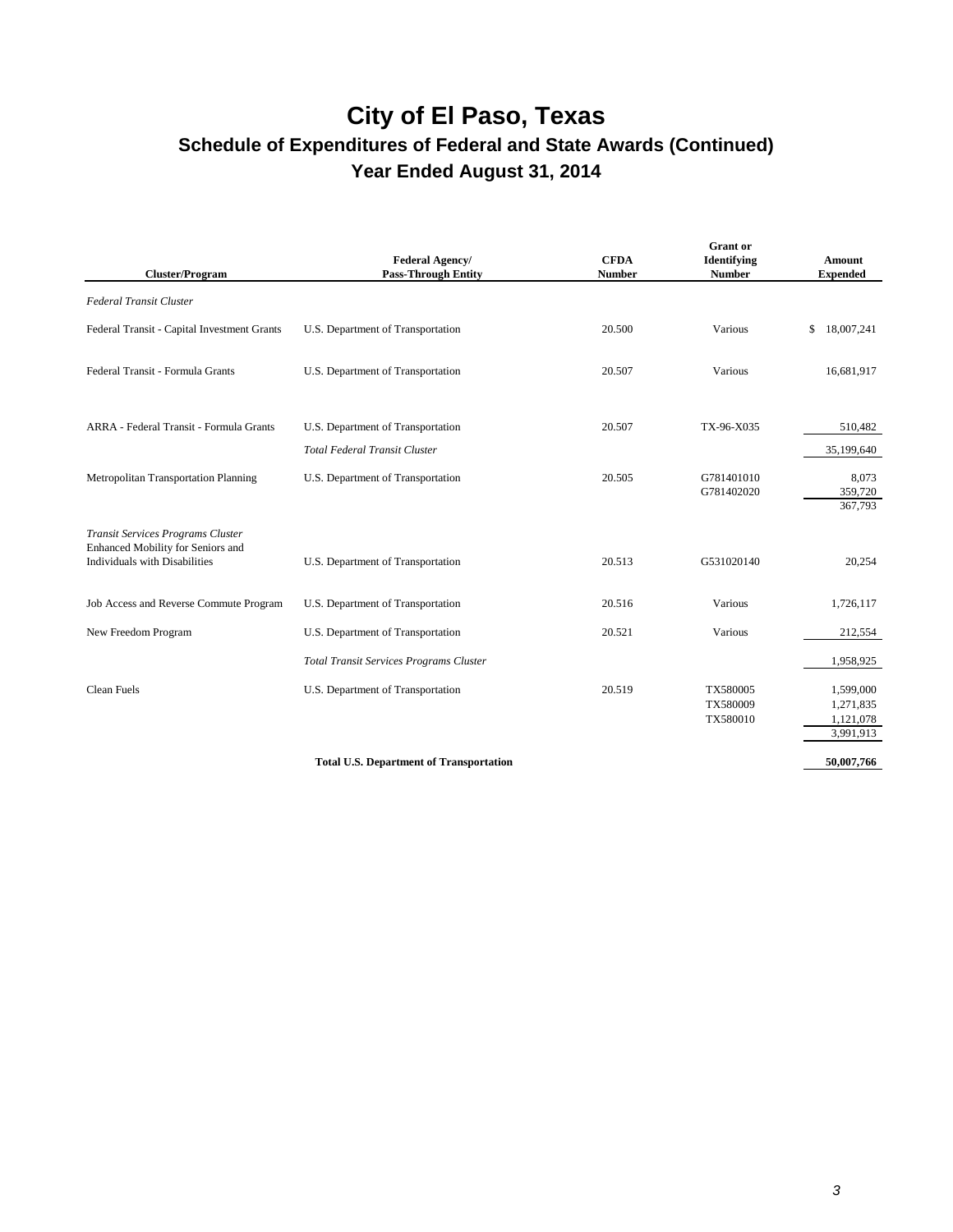# **City of El Paso, Texas**

### **Schedule of Expenditures of Federal and State Awards (Continued) Year Ended August 31, 2014**

| <b>Cluster/Program</b>                                                                                                            | <b>Federal Agency/</b><br><b>Pass-Through Entity</b>                                 | <b>CFDA</b><br><b>Number</b> | <b>Grant</b> or<br>Identifying<br><b>Number</b> | <b>Amount</b><br><b>Expended</b>                |
|-----------------------------------------------------------------------------------------------------------------------------------|--------------------------------------------------------------------------------------|------------------------------|-------------------------------------------------|-------------------------------------------------|
| Museums for America                                                                                                               | Institute of Museum and Library Services                                             | 45.301                       | MA04110136                                      | \$<br>13,908                                    |
|                                                                                                                                   | <b>Total Institute of Museum and Library Services</b>                                |                              |                                                 | 13,908                                          |
| Air Pollution Control Program<br>Support                                                                                          | <b>Environmental Protection Agency</b>                                               | 66.001                       | G 341318<br>G341418                             | (768)<br>41,258<br>40,490                       |
| Surveys, Studies, Research, Investigations,<br>Demonstrations,<br>and Special Purpose Activities Relating to<br>the Clean Air Act | Environmental Protection Agency/Texas Commission on<br><b>Environmental Quality</b>  | 66.034                       | G 341321<br>G3411210<br>G341421                 | (533)<br>(996)<br>56,411<br>54,882              |
| Performance Partnership Grants                                                                                                    | Environmental Protection Agency/Texas Commission on<br><b>Environmental Quality</b>  | 66.605                       | G_341324<br>G341316R<br>G341416<br>G341424      | (620)<br>(1,653)<br>96,059<br>38,793<br>132,579 |
|                                                                                                                                   | <b>Total Environmental Protection Agency</b>                                         |                              |                                                 | 227,951                                         |
| Public Health Emergency Preparedness                                                                                              | Department of Health and Human Services/Texas<br>Department of State Health Services | 93.069                       | Various                                         | 898,683                                         |
| Project Grants and Cooperative Agreements<br>for Tuberculosis Control Programs                                                    | Department of Health and Human Services/Texas<br>Department of State Health Services | 93.116                       | G4113020<br>G411402                             | (94)<br>304,886<br>304,792                      |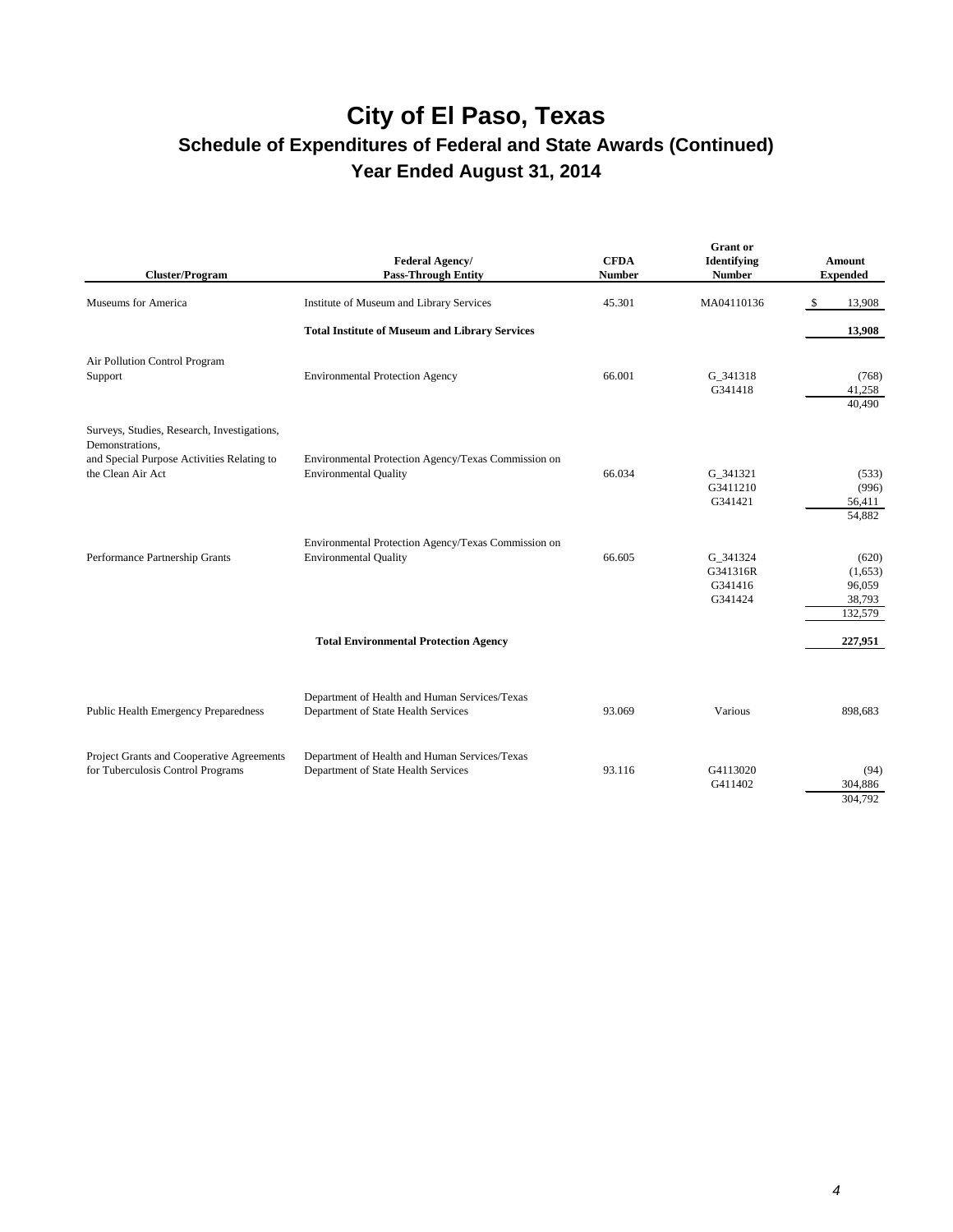# **City of El Paso, Texas**

### **Schedule of Expenditures of Federal and State Awards (Continued) Year Ended August 31, 2014**

| <b>Cluster/Program</b>                                          | <b>Federal Agency/</b><br><b>Pass-Through Entity</b>                                 | <b>CFDA</b><br><b>Number</b> | <b>Grant</b> or<br>Identifying<br><b>Number</b> | <b>Amount</b><br><b>Expended</b>                  |
|-----------------------------------------------------------------|--------------------------------------------------------------------------------------|------------------------------|-------------------------------------------------|---------------------------------------------------|
| <b>Abstinence Education Program</b>                             | Department of Health and Human Services                                              | 93.235                       | 201204888<br>G411436<br>G411536<br>G201304258   | \$<br>5,051<br>142,126<br>101<br>8,087<br>155,365 |
| Drug-Free Communities Support Program                           | Department of Health and Human Services                                              | 93.276                       | G2112140                                        | 2,065                                             |
| National Bioterrorism Hospital<br>Preparedness Program          | Department of Health and Human Services                                              | 93.889                       | CPSLRNHP13<br>G411414                           | (380)<br>24,540<br>24,160                         |
| HIV Prevention Activities - Health<br>Department Based          | Department of Health and Human Services/Texas<br>Department of State Health Services | 93.940                       | G4112180<br>G4113200<br>G411420<br>G411520      | (537)<br>(104)<br>183,912<br>822<br>184,093       |
| Maternal and Child Health Services Block<br>Grant to the States | Department of Health and Human Services/Texas<br>Department of State Health Services | 93.994                       | G4113130<br>G411413<br>G411513                  | (2,157)<br>211,882<br>506<br>210,231              |
|                                                                 | <b>Total U.S. Department of Health and Human Services</b>                            |                              |                                                 | 1,779,389                                         |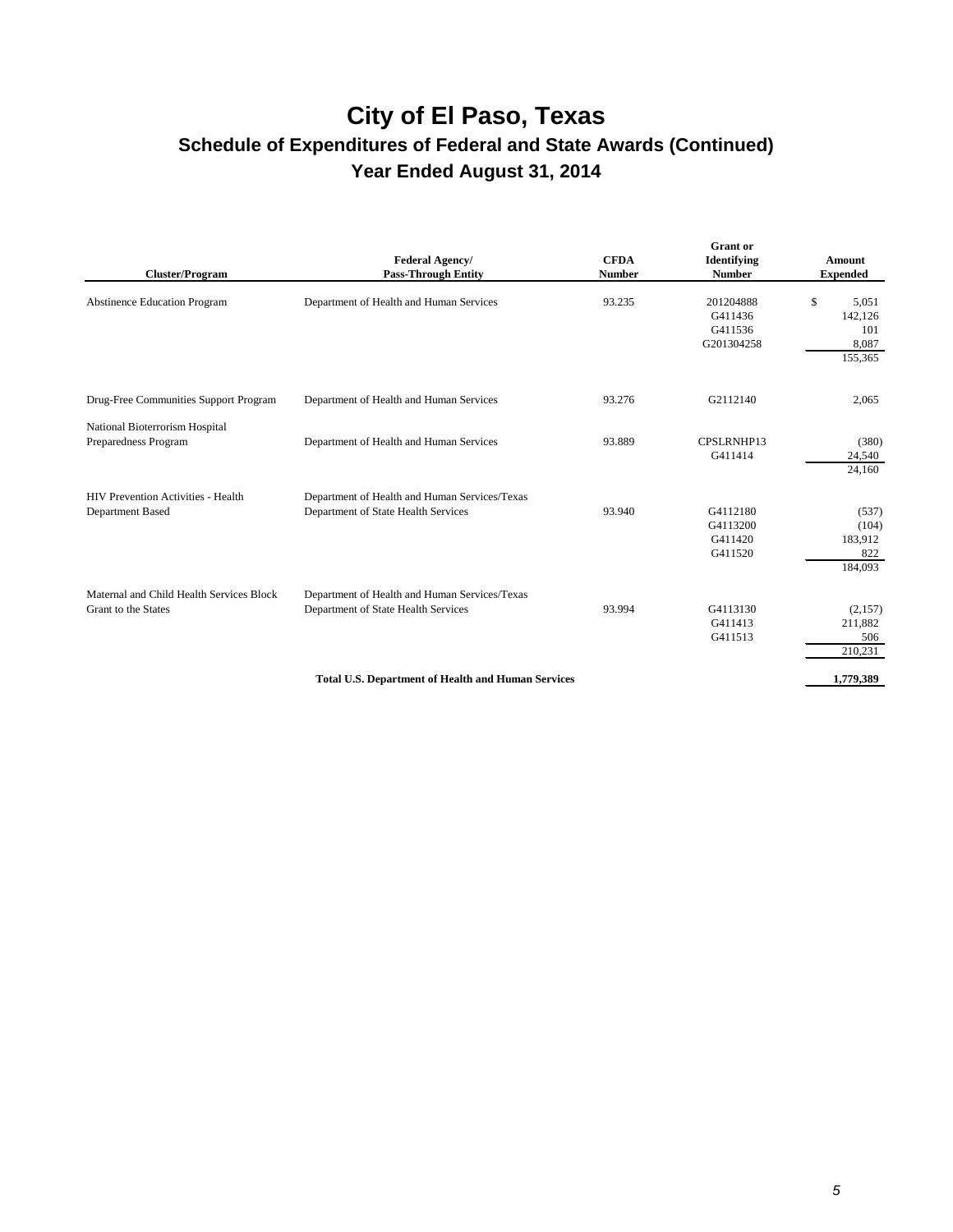# **City of El Paso, Texas Schedule of Expenditures of Federal and State Awards (Continued)**

**Year Ended August 31, 2014** 

|                                        |                                                         |                              | <b>Grant</b> or              |                           |
|----------------------------------------|---------------------------------------------------------|------------------------------|------------------------------|---------------------------|
| <b>Cluster/Program</b>                 | <b>Federal Agency/</b><br><b>Pass-Through Entity</b>    | <b>CFDA</b><br><b>Number</b> | Identifying<br><b>Number</b> | Amount<br><b>Expended</b> |
|                                        |                                                         |                              |                              |                           |
|                                        | Corporation for National and Community Service/Texas    |                              |                              |                           |
| Retired and Senior Volunteer Program   | Department of Aging and Disability Services             | 94.002                       | G7111RSDR                    | \$<br>(22, 031)           |
|                                        |                                                         |                              | G7112RSDR                    | (36,086)                  |
|                                        |                                                         |                              | G7113RSDR                    | 69,644                    |
|                                        |                                                         |                              | G7114RSDR                    | 33,648                    |
|                                        |                                                         |                              |                              | 45.175                    |
| Foster Grandparent/Senior              |                                                         |                              |                              |                           |
| Companion Cluster                      | Corporation for National and Community Service/Texas    | 94.011                       | G7111FGDR                    | 3                         |
| <b>Foster Grandparent Program</b>      | Department of Aging and Disability Services             |                              | G7113FGDR                    | 42,335                    |
|                                        |                                                         |                              | G7114FGDR                    | 378,143                   |
|                                        |                                                         |                              | G7115FGDR                    | 477                       |
|                                        |                                                         |                              | G7112FGDR                    | 1,034                     |
|                                        |                                                         |                              |                              | 421,992                   |
|                                        | Total Foster Grandparent/Senior Companion Cluster       |                              |                              | 421,992                   |
| <b>Global AIDS</b>                     | Corporation for National and Community Service          | 94.067                       | 2011SHSP                     | 9,398                     |
|                                        | <b>Total Corporation for National Community Service</b> |                              |                              | 476,565                   |
| <b>High Intensity Drug Trafficking</b> |                                                         |                              |                              |                           |
| Areas Program                          | Executive Office of the President                       | 95.001                       | Various                      | 2,384,514                 |
|                                        | <b>Total Executive Office of the President</b>          |                              |                              | 2,384,514                 |
|                                        | U.S. Department of Homeland Security/ Texas             |                              |                              |                           |
| Non-Profit Security Program            | Department of Public Safety                             | 97.008                       | G2210050                     | 2,151                     |
| <b>Emergency Management</b>            | U.S. Department of Homeland Security/ Texas             |                              |                              |                           |
| Performance Grants                     | Department of Public Safety                             | 97.042                       | G2212010                     | 6,529                     |
|                                        |                                                         |                              | G2213010                     | 396                       |
|                                        |                                                         |                              | G2214010                     | 347,946                   |
|                                        |                                                         |                              | G2215010                     | 3,782                     |
|                                        |                                                         |                              |                              | 358.653                   |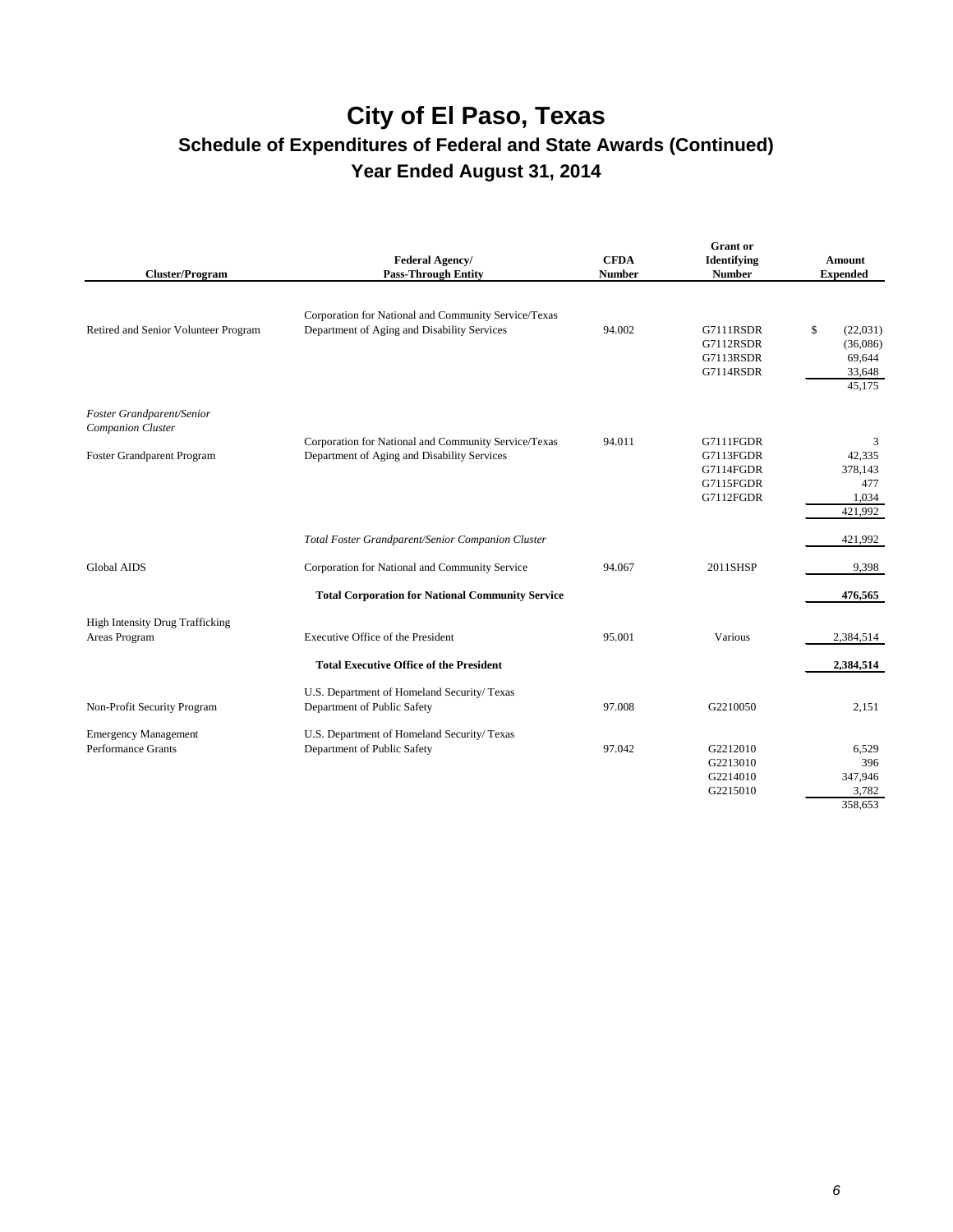# **City of El Paso, Texas**

### **Schedule of Expenditures of Federal and State Awards (Continued) Year Ended August 31, 2014**

| <b>Cluster/Program</b>                               | <b>Federal Agency/</b><br><b>Pass-Through Entity</b>                       | <b>CFDA</b><br><b>Number</b> | <b>Grant</b> or<br>Identifying<br><b>Number</b> | <b>Amount</b><br><b>Expended</b>                  |
|------------------------------------------------------|----------------------------------------------------------------------------|------------------------------|-------------------------------------------------|---------------------------------------------------|
| Assistance to Firefighters<br>Grant                  | U.S. Department of Homeland Security/ Texas<br>Department of Public Safety | 97.044                       | <b>EMW2012FP0</b>                               | \$<br>59,994                                      |
| Homeland Security Grant Program                      | U.S. Department of Homeland Security                                       | 97.067                       | Various                                         | 3,142,431                                         |
| National Explosives Detection Canine<br>Team Program | U.S. Department of Homeland Security                                       | 97.072                       | G 629813<br>G6298120<br>G629814<br>G629815      | (75,502)<br>9,920<br>393,725<br>83,505<br>411,648 |
| Buffer Zone Protection Program (BZPP)                | U.S. Department of Homeland Security/ Texas<br>Department of Public Safety | 97.078                       | DPS2400002                                      | 65,432                                            |
| Staffing for Adequate Fire and Emergency<br>Response | Department of Homeland Security                                            | 97.083                       | <b>EMW2011FH5</b><br><b>EMWFH00553</b>          | 1,081,626<br>355,776<br>1,437,402                 |
| Homeland Security Biowatch Program                   | Department of Homeland Security                                            | 97.091                       | G 341319<br>G341419<br>G4113BIOWA<br>G4114BW    | (2,657)<br>190,378<br>22,738<br>1,159<br>211,618  |
|                                                      | <b>Total U.S. Department of Homeland Security</b>                          |                              |                                                 | 5.689.329                                         |
| <b>Total Federal Awards Expended</b>                 |                                                                            |                              |                                                 | 81,946,745<br>\$                                  |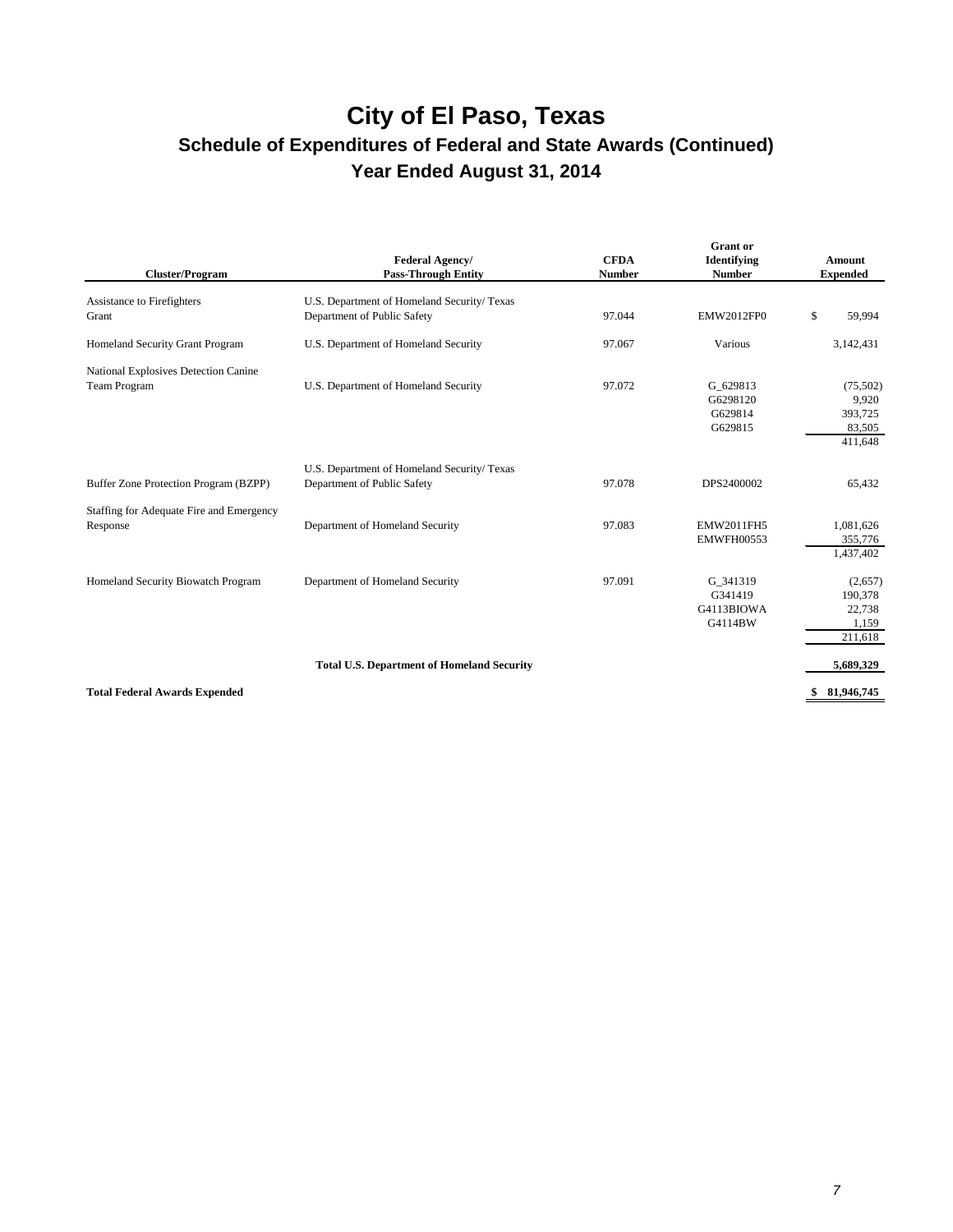| <b>Granting Agency/Grant Program</b>                     | <b>Grant</b> or<br><b>Identifying Number</b> | <b>Amount</b><br><b>Expended</b> |
|----------------------------------------------------------|----------------------------------------------|----------------------------------|
| <b>Texas Department of State Health Services</b>         |                                              |                                  |
| Division of Prevention and Preparedness                  |                                              |                                  |
| Regional and Local Services System/Local Health Services | Various                                      | \$<br>179,935                    |
| <b>Infectious Disease Control</b>                        | Various                                      | 4,769                            |
| <b>Total Division of Prevention and Preparedness</b>     |                                              | 184,704                          |
| Tuberculosis Prevention and Control                      | Various                                      | 512,026                          |
| Area Info Center                                         | Various                                      | 281,731                          |
| <b>Immunization - Locals</b>                             | Various                                      | 1,033,619                        |
| <b>Total Texas Department of State Health Services</b>   |                                              | 2,012,080                        |
| <b>Texas Commission on the Arts</b>                      |                                              |                                  |
| TCA ECA EPMA Exhibition Operational Support              | G14A454101                                   | 14,000                           |
| <b>TCA</b> Operation                                     | G14C454102                                   | 14,000                           |
| <b>TCA Sub Granting</b>                                  | G1435273                                     | 55,512                           |
| TCA EPMA Education Program Support                       | Various                                      | 10,500                           |
| <b>TCA CAD Cultural Program Support</b>                  | G14C454104                                   | 2,000                            |
| <b>TCA CAD Program Support</b>                           | Various                                      | 7,668                            |
|                                                          |                                              | 103,680                          |
| <b>Total Texas Commission on the Arts</b>                |                                              | 103,680                          |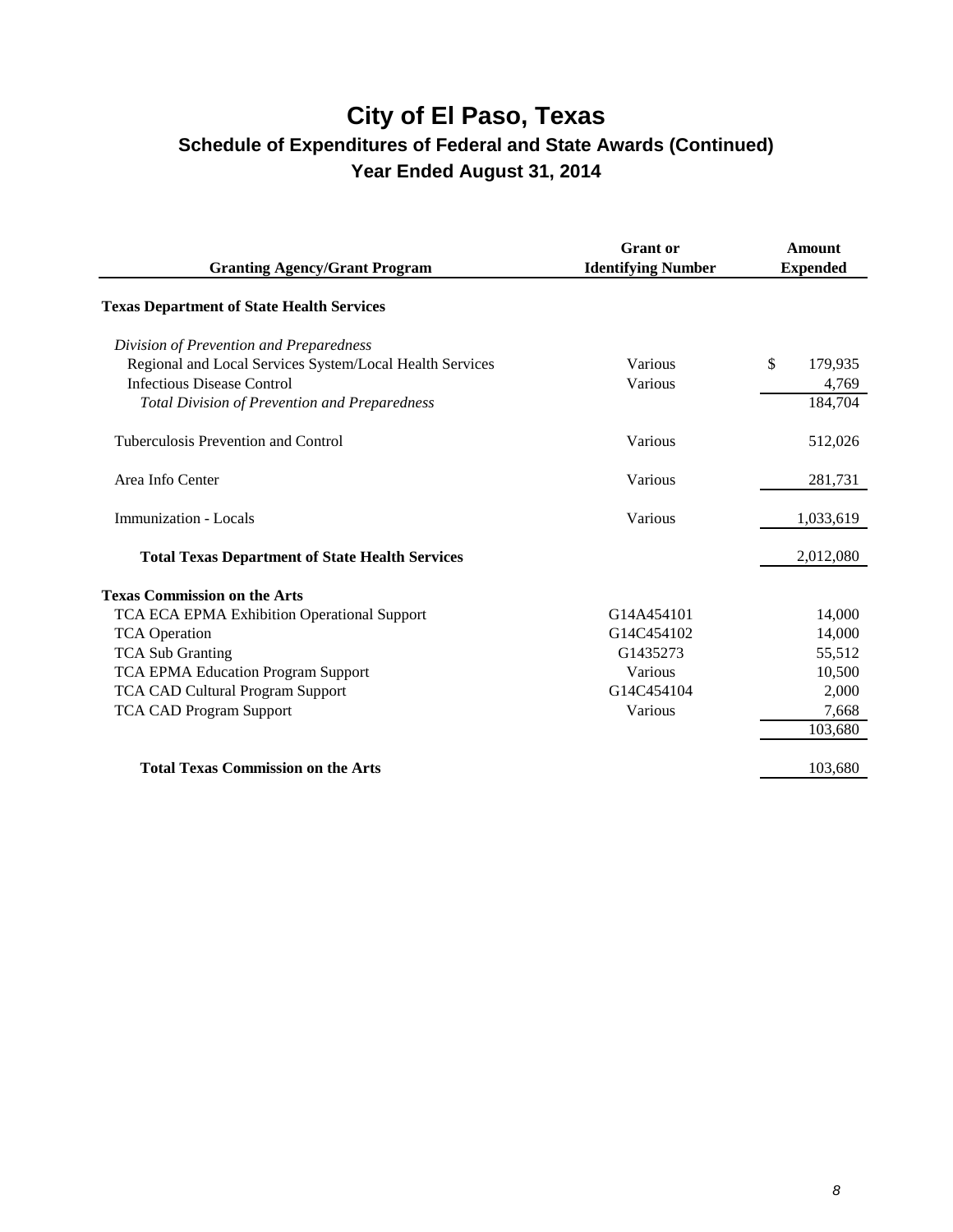| <b>Granting Agency/Grant Program</b>                      | <b>Grant</b> or<br><b>Identifying Number</b> | <b>Amount</b><br><b>Expended</b> |
|-----------------------------------------------------------|----------------------------------------------|----------------------------------|
|                                                           |                                              |                                  |
| <b>Texas Department of Housing and Community Affairs</b>  |                                              |                                  |
| Homeless Housing and Services Program (HHSP) HTF          | G71HHSHTF                                    | \$<br>(296)                      |
| Homeless Housing and Services Program (HHSP) Bond         | G71HHSPBND                                   | 62,240                           |
| Homeless Housing and Services Program (HHSP)              | G71HHSPGR4                                   | 295,151                          |
| Neighborhood Stabilization Program                        | G71NSTDHCA                                   | (1,292)                          |
|                                                           |                                              | 355,803                          |
| <b>Total Department of Housing and Community Affairs</b>  |                                              | 355,803                          |
| <b>Humanities Texas</b>                                   |                                              |                                  |
| HTX EPMH Exhibition Operational Support                   | G14R454108                                   | 865                              |
| HTX EPMH Education Program Support                        | G20134438                                    | 7,572                            |
|                                                           |                                              | 8,437                            |
|                                                           |                                              |                                  |
| <b>Total Humanities Texas</b>                             |                                              | 8,437                            |
| <b>Texas Juvenile Justice Department</b>                  |                                              |                                  |
| Juvenile Diversion Program                                | G2012_0176                                   | 26,827                           |
| <b>Texas Auto Burglary and Theft Prevention Authority</b> |                                              |                                  |
| Auto Burglary and Theft Prevention Program                | Various                                      | 1,108,062                        |
| <b>Texas Department of Public Safety</b>                  |                                              |                                  |
| <b>Local Border Security Program</b>                      | Various                                      | 16,062                           |
| <b>Department of Housing and Urban Development</b>        |                                              |                                  |
| <b>Urban Development Action Grant</b>                     | G710RLFNT                                    | 4,709                            |
| <b>El Paso County</b>                                     |                                              |                                  |
| Juvenile Offender                                         | G14MUNTJPD                                   | 7,113                            |
| <b>Texas Commission on Environmental Quality</b>          |                                              |                                  |
| Program Rider 8 - Reduce Ozone                            | Various                                      | 77,518                           |
| Air Pollution Control Program Support                     | Various                                      | 178,098                          |
| <b>Total Texas Commission on Environmental Quality</b>    |                                              | 255,616                          |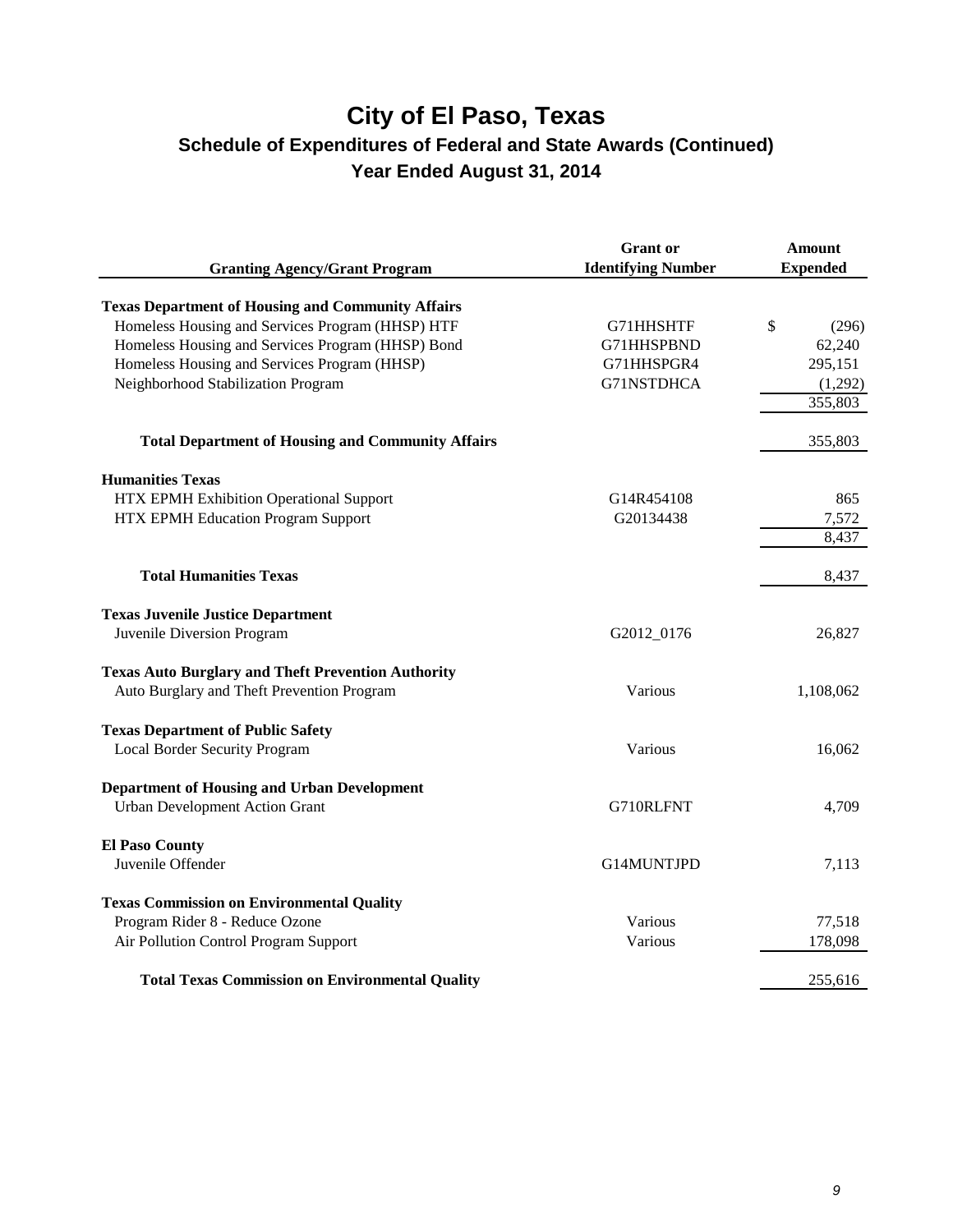| <b>Granting Agency/Grant Program</b>                           | <b>Grant</b> or<br><b>Identifying Number</b> | <b>Amount</b><br><b>Expended</b> |
|----------------------------------------------------------------|----------------------------------------------|----------------------------------|
| <b>TXDOT</b>                                                   |                                              |                                  |
| Operation                                                      | CIOT00018                                    | \$<br>19,864                     |
| <b>Department of State Health Services (DSHS)</b>              |                                              |                                  |
| <b>HIV</b> Preventive                                          | G4113180                                     | (222)                            |
| <b>HIV</b> Screening                                           | Various                                      | 490,245                          |
| HIV Survey - Fed                                               | G411423                                      | 65,169                           |
| <b>IDCU/Foodborne Assoc Infection</b>                          | G411431                                      | 18,834                           |
|                                                                |                                              | 574,026                          |
| <b>Total Department of State Health Services (DSHS)</b>        |                                              | 574,026                          |
| <b>Corporation for National &amp; Community Service (CNCS)</b> |                                              |                                  |
| <b>Foster Grandparents</b>                                     | G7114FGAT                                    | 5,000                            |
| <b>United States Department of Justice</b>                     |                                              |                                  |
| Juvenile Justice and Delinquency Prevention                    | OAG1450394                                   | 2,167                            |
| <b>Texas Department of Aging and Disability Services</b>       |                                              |                                  |
| Retired and Senior Volunteer Program                           | Various                                      | 41,830                           |
| <b>Total State Awards Expended</b>                             |                                              | 4,541,276                        |
| <b>Total Federal and State Awards Expended</b>                 |                                              | 86,488,021                       |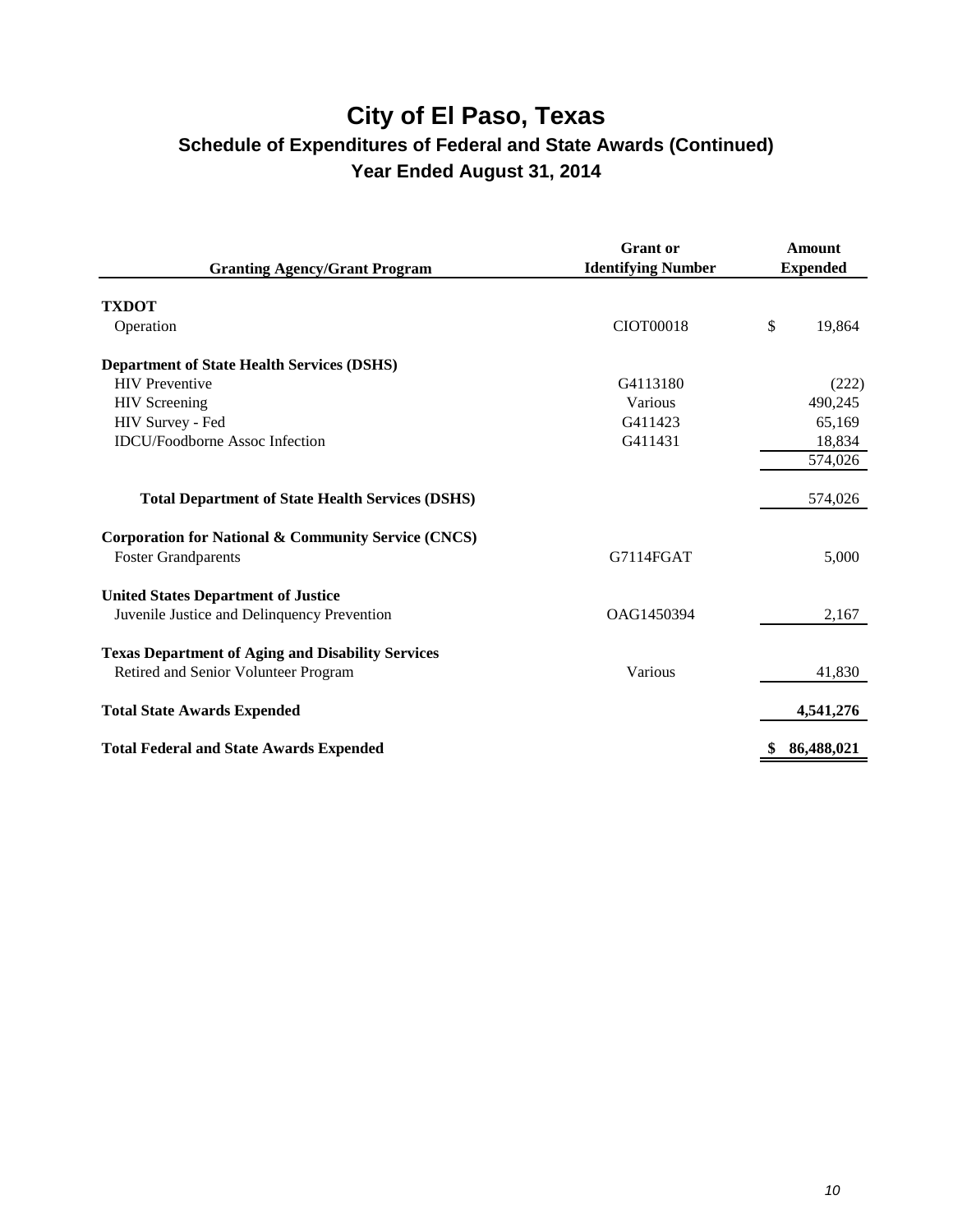### *Notes to Schedule*

1. This schedule includes the federal and state awards activity of all federal and state financial assistance programs of the City of El Paso, Texas, and is presented on the cash basis of accounting, except for the FAA Airport Improvement grant and the FTA Capital and Planning grants, which use the full accrual basis of accounting. The information in this schedule is presented in accordance with the requirements of OMB Circular A-133, *Audits of States, Local Governments, and Non-Profit Organizations*. Therefore, some amounts presented in this schedule may differ from amounts presented in, or used in the preparation of, the basic financial statements.

The accompanying schedule of expenditures of federal and state awards presents activity of all federal and state financial assistance programs of the City for the year ended August 31, 2014, except for the financial assistance received by the Public Service Board – El Paso Water Utilities. The City's reporting entity is defined in *Note 1(A)* of the City's basic financial statements. Federal and state awards received directly from federal and state agencies, as well as federal and state financial assistance passed through other entities, are included on the schedule of expenditures of federal and state awards.

- 2. Amounts reported in the accompanying schedule of expenditures of federal and state awards may not agree with the amounts reported in the related federal and state financial reports filed with grantor agencies because of accruals that would be included in the subsequent reports filed with the agencies.
- 3. Of the federal and state expenditures presented in this schedule, the City provided federal awards to subrecipients as follows:

| Program                                                                             | <b>CFDA</b><br><b>Number</b> | <b>Subrecipient</b> |   | Amount<br><b>Provided</b> |
|-------------------------------------------------------------------------------------|------------------------------|---------------------|---|---------------------------|
| <b>State Subrecipient Awards</b><br>Homeless Housing and Services<br>Program (HHSP) | N/A                          | Various             |   | 347,125                   |
| <b>Total State Subrecipient Awards</b>                                              |                              |                     | S | 347,125                   |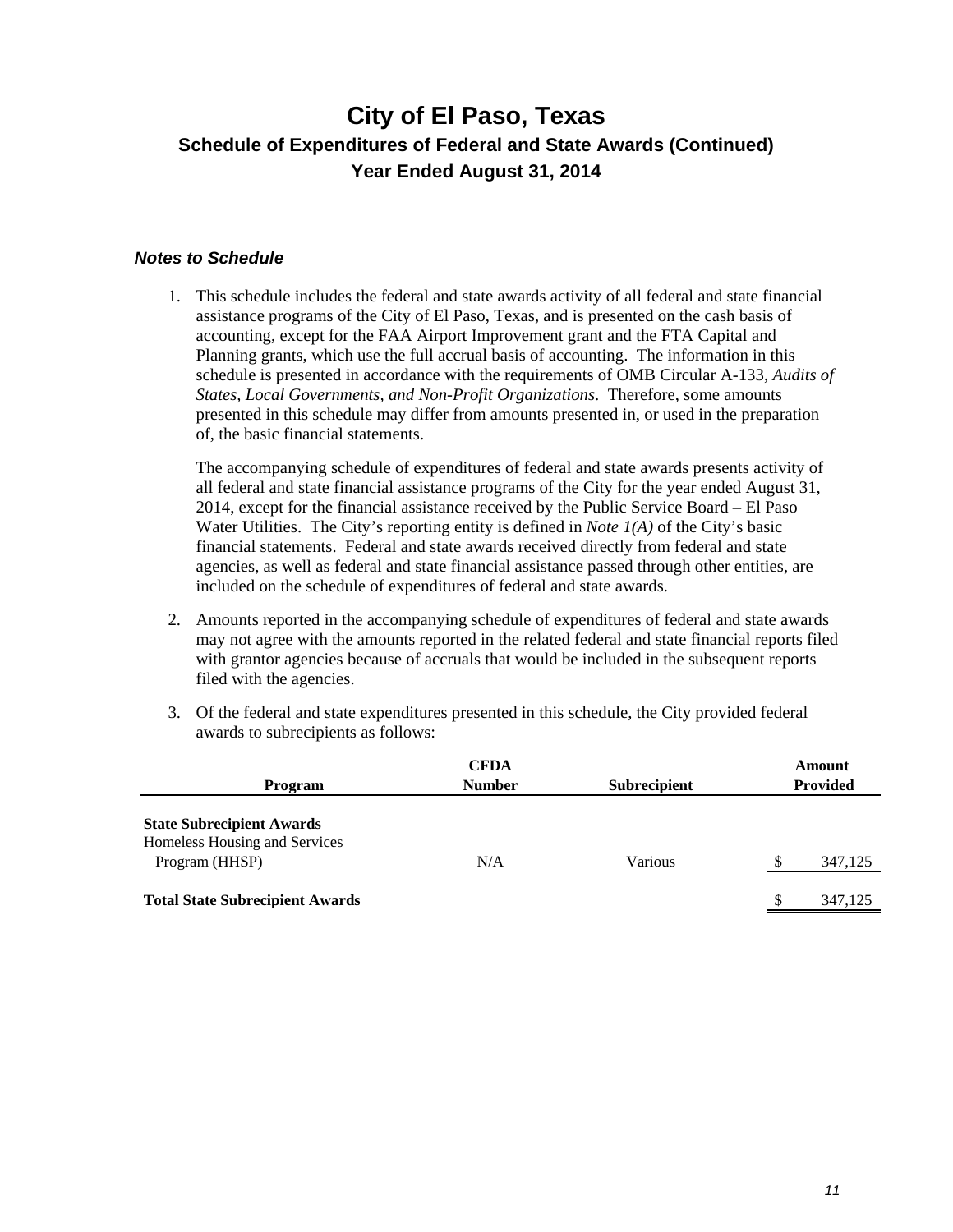| Program                                  | <b>CFDA</b><br><b>Number</b> | <b>Subrecipient</b>     | Amount<br><b>Provided</b> |
|------------------------------------------|------------------------------|-------------------------|---------------------------|
|                                          |                              |                         |                           |
| <b>Federal Subrecipient Awards</b>       |                              |                         |                           |
| <b>CDBG</b> - Entitlement Grants Cluster |                              |                         |                           |
| <b>Community Development Block</b>       |                              |                         |                           |
| <b>Grants/Entitlement Grants</b>         | 14.218                       | Various                 | \$<br>1,063,071           |
| <b>Emergency Shelter Grants Program</b>  | 14.231                       | Various                 | 547.347                   |
| Housing Opportunities for                |                              | International           |                           |
| Persons with AIDS                        | 14.241                       | <b>AIDS</b> Empowerment | 353,052                   |
| <b>Empowerment Zones Program</b>         | 14.244                       | Various                 | 122,049                   |
|                                          |                              |                         |                           |
| <b>Total Federal Subrecipient Awards</b> |                              |                         | \$<br>2.085.519           |

4. The City administers federal loan programs. These programs are initiated with a grant of federal funds and are sustained after the original money is distributed in loans by using principal payments for subsequent loans to qualified borrowers. The interest received is considered to be program income and is used to pay administrative costs associated with the programs as well as for subsequent loans. As of August 31, 2014, outstanding principal balances of these loans were as follows:

| <b>Federal Grantor/Program Title</b>                         | <b>CFDA</b><br><b>Number</b> | Loans<br>Receivable<br><b>Principal</b> |  |
|--------------------------------------------------------------|------------------------------|-----------------------------------------|--|
| Department of Housing and Urban Development:                 |                              |                                         |  |
| <b>Community Development Block Grants/Entitlement Grants</b> | 14.218                       | S<br>6,654,846                          |  |
| <b>HOME</b> Investment Partnerships Program                  | 14.239                       | 24,064,745                              |  |
| <b>Empowerment Zones Program</b>                             | 14.244                       | 1,369,376                               |  |
| Total revolving loans                                        |                              | 32,088,967                              |  |

- 5. During fiscal year ended August 31, 1992, the City received a \$3,000,000 federal loan for construction work on the International Zaragosa Bridge. The balance of the loan at August 31, 2014 is \$750,000.
- 6. The accompanying schedule reflects certain adjustments resulting from fiscal adjustments to closed grants and transfers between grants. As a result, certain grants show negative expenditures.
- 7. Federal and state financial assistance programs are reported in the City's financial statements primarily in the Community Development Block Grants and Nonmajor Governmental Funds. Certain programs are included in the enterprise funds, of which certain grants are reported as capital contributions in the Income (Loss) Before Capital Contributions and Transfers section of the Statement of Revenues, Expenses, and Changes in Fund Net Assets (Deficit) Proprietary Funds.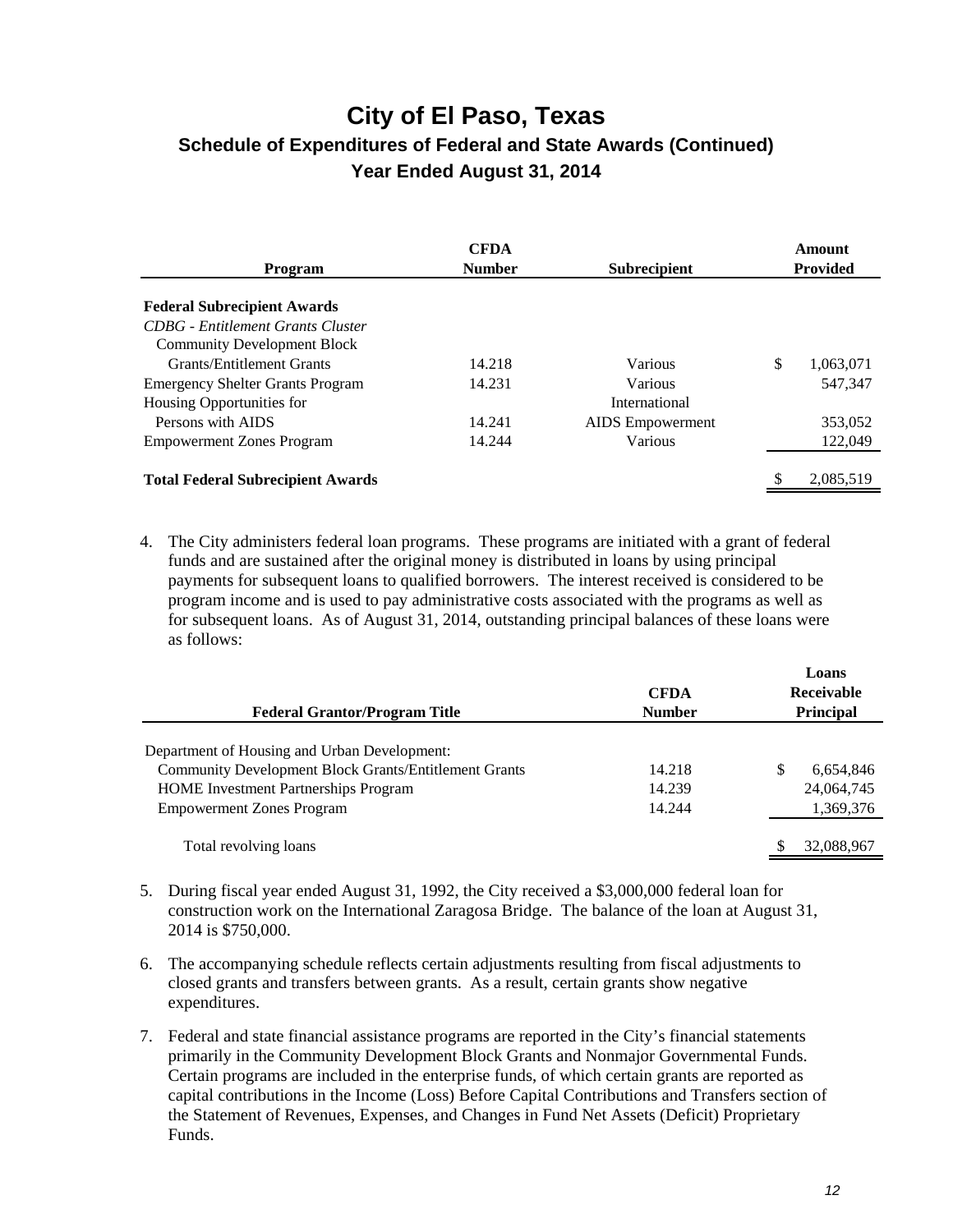

### **Independent Auditor's Report on Internal Control Over Financial Reporting and on Compliance and Other Matters Based on an Audit of the Financial Statements Performed in Accordance with**  *Government Auditing Standards* **and the State of Texas** *Uniform Grant Management Standards*

The Honorable Mayor and Members of the City Council City of El Paso, Texas El Paso, Texas

We have audited, in accordance with auditing standards generally accepted in the United States of America and the standards applicable to financial audits contained in *Government Auditing Standards*, issued by the Comptroller General of the United States and the State of Texas *Uniform Grant Management Standards*, issued by the Governor's Office of Budget and Planning, the financial statements of the governmental activities, the business-type activities, the aggregate discretely presented component units, each major fund, and the aggregate remaining fund information of the City of El Paso, Texas (the City) , as of and for the year ended August 31, 2014, and the related notes to the financial statements, which collectively comprise the City's basic financial statements, and have issued our report thereon dated March 25, 2015. Our report includes a reference to other auditors who audited the financial statements of the El Paso Water Utilities, a discretely presented component unit of the City, and the El Paso City Employees' Pension Fund, a fiduciary fund included within the aggregate remaining fund information, as described in our report on the City's financial statements. This report does not include the results of the other auditor's testing of internal control over financial reporting or compliance and other matters that are reported on separately by those auditors. The financial statements of the El Paso Firemen and Policemen's Pension Fund, a component unit included in the financial statements of the aggregate discretely presented component units, were not audited in accordance *Government Auditing Standards* and the State of Texas *Uniform Grant Management Standards*.

### *Internal Control Over Financial Reporting*

Management of the City is responsible for establishing and maintaining effective internal control over financial reporting (internal control). In planning and performing our audit, we considered the City's internal control to determine the audit procedures that are appropriate in the circumstances for the purpose of expressing our opinions on the financial statements, but not for the purpose of expressing an opinion on the effectiveness of the City's internal control. Accordingly, we do not express an opinion on the effectiveness of the City's internal control.

A deficiency in internal control exists when the design or operation of a control does not allow management or employees, in the normal course of performing their assigned functions, to prevent or detect and correct misstatements on a timely basis. A material weakness is a deficiency, or a combination of deficiencies, in internal control such that there is a reasonable possibility that a material misstatement of the City's financial statements will not be prevented or detected and corrected on a timely basis. A significant deficiency is a deficiency, or a combination of deficiencies, in internal control that is less severe than a material weakness, yet important enough to merit attention by those charged with governance.

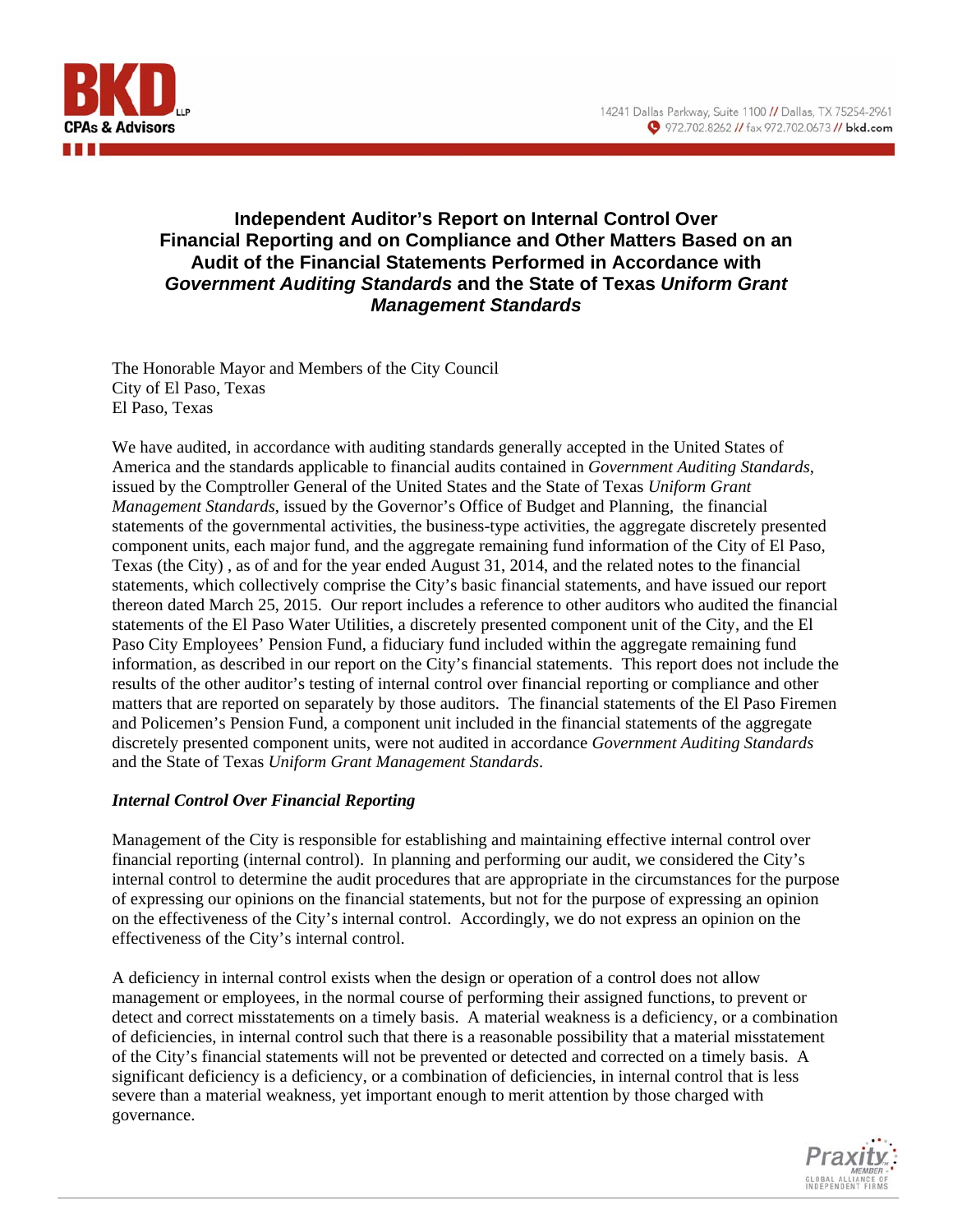Our consideration of internal control was for the limited purpose described in the first paragraph of this section and would not necessarily identify all deficiencies in internal control that might be material weaknesses or significant deficiencies. Given these limitations, during our audit we did not identify any deficiencies in internal control that we consider to be material weaknesses as defined above. However, material weaknesses may exist that have not been identified. We identified a deficiency in internal control described in the accompanying schedule of findings and questioned costs as item 2014-001 that we consider to be a significant deficiency in internal control.

#### *Compliance and Other Matters*

As part of obtaining reasonable assurance about whether the City's financial statements are free of material misstatement, we performed tests of its compliance with certain provisions of laws, regulations, contracts and grant agreements, noncompliance with which could have a direct and material effect on the determination of financial statement amounts. However, providing an opinion on compliance with those provisions was not an objective of our audit and, accordingly, we do not express such an opinion. The results of our tests disclosed no instances of noncompliance or other matters that are required to be reported under *Government Auditing Standards* or State of Texas *Uniform Grant Management Standards*.

### *The City's Response to Findings*

The City's response to the findings identified in our audit are described in the accompanying schedule of findings and questioned costs. The City's response was not subjected to the auditing procedures applied in the audit of the financial statements, and accordingly, we express no opinion on it.

We also noted certain matters that we reported to the City's management in a separate letter dated May 7, 2015.

### *Purpose of this Report*

The purpose of this report is solely to describe the scope of our testing of internal control and compliance and the results of that testing, and not to provide an opinion on the effectiveness of the City's internal control or on compliance. This report is an integral part of an audit performed in accordance with *Government Auditing Standards* and the State of Texas *Uniform Grant Management Standards* in considering the City's internal control and compliance. Accordingly, this communication is not suitable for any other purpose.

BKD,LLP

Dallas, Texas May 7, 2015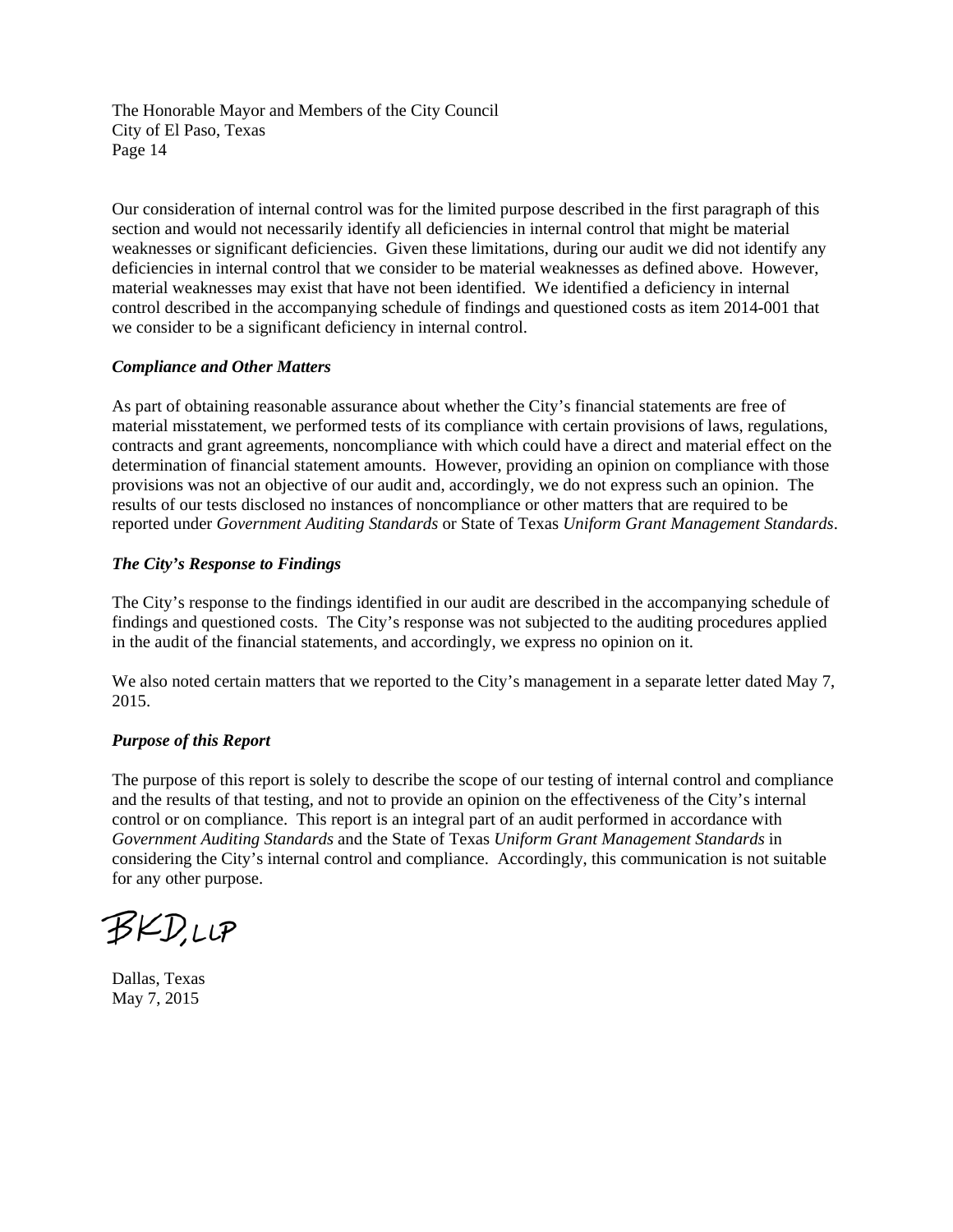



### **Report on Compliance for Each Major Federal and State Program and Report on Internal Control Over Compliance**

### **Independent Auditor's Report**

The Honorable Mayor and Members of the City Council City of El Paso, Texas El Paso, Texas

### **Report on Compliance for Each Major Federal and State Program**

We have audited the compliance of the City of El Paso, Texas (the City) with the types of compliance requirements described in the *OMB Circular A-133 Compliance Supplement* and the State of Texas *Uniform Grant Management Standards* that could have a direct and material effect on each of its major federal and state programs for the year ended August 31, 2014. The City's major federal and state programs are identified in the summary of auditor's results section of the accompanying schedule of findings and questioned costs.

### *Management's Responsibility*

Management is responsible for compliance with the requirements of laws, regulations, contracts, and grants applicable to each of its federal and state programs.

### *Auditor's Responsibility*

Our responsibility is to express an opinion on the compliance for each of the City's major federal and state programs based on our audit of the types of compliance requirements referred to above.

The City's basic financial statements include operations of the Public Service Board – El Paso Water Utilities (EPWU), a discretely presented component unit of the City, which received \$830,034 in federal awards for the year ended February 28, 2014, which are not included in the schedule during the year ended August 31, 2014. Our audit, described below, did not include the operations of the EPWU because the component unit engaged other auditors to perform an audit in accordance with OMB Circular A-133.

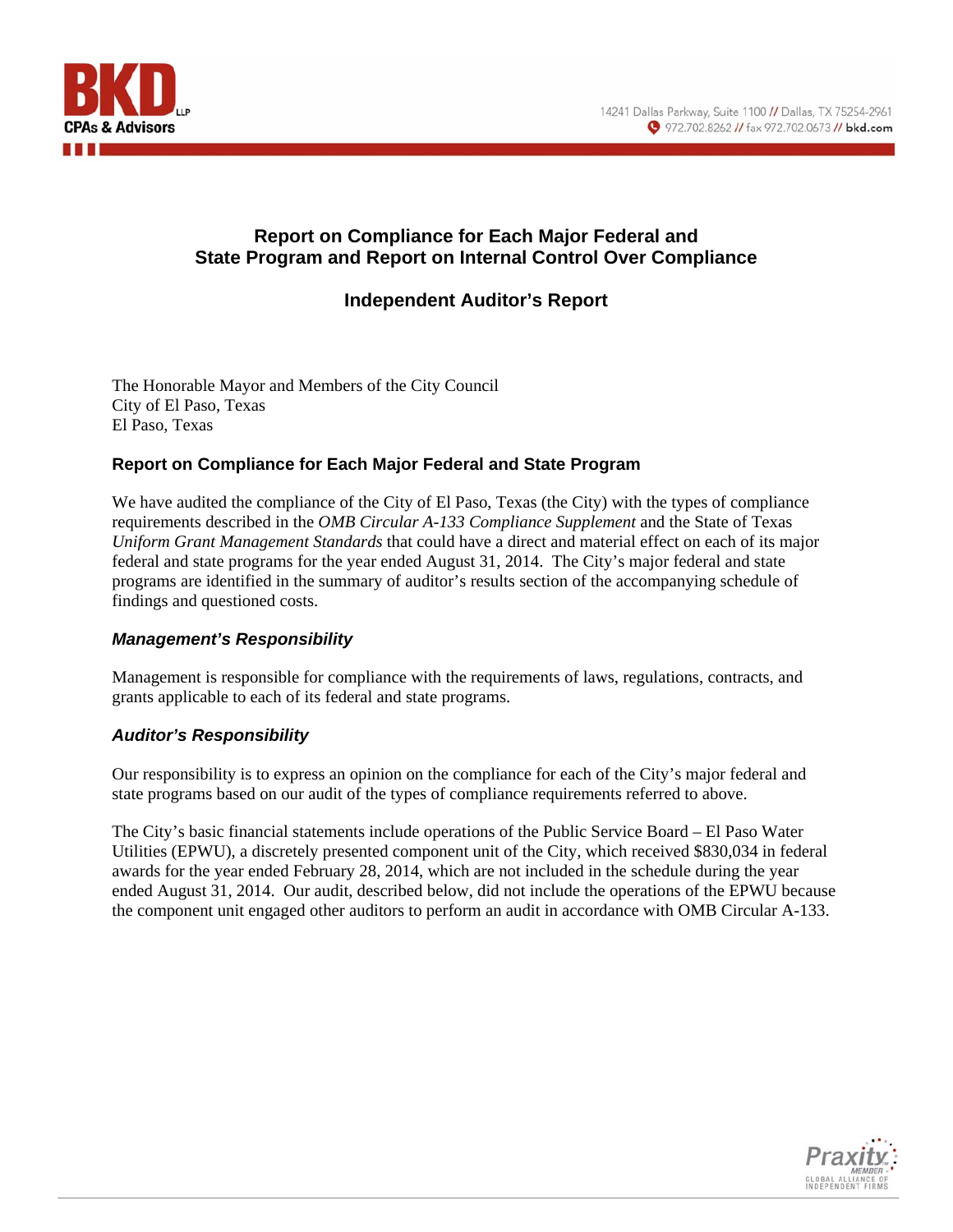We conducted our audit of compliance in accordance with auditing standards generally accepted in the United States of America; the standards applicable to financial audits contained in *Government Auditing Standards*, issued by the Comptroller General of the United States; and OMB Circular A-133, *Audits of States, Local Governments, and Non-Profit Organizations*, and the State of Texas *Uniform Grant Management Standards*. Those standards, OMB Circular A-133 and the State of Texas *Uniform Grant Management Standards* require that we plan and perform the audit to obtain reasonable assurance about whether noncompliance with the types of compliance requirements referred to above that could have a direct and material effect on a major federal or state program occurred. An audit includes examining, on a test basis, evidence about the City's compliance with those requirements and performing such other procedures as we considered necessary in the circumstances.

We believe that our audit provides a reasonable basis for our opinion on compliance for each major federal and state program. However, our audit does not provide a legal determination on the City's compliance.

#### *Opinion on Each Major Federal and State Program*

In our opinion, the City complied, in all material respects, with the compliance requirements referred to above that could have a direct and material effect on each of its major federal and state programs for the year ended August 31, 2014.

#### *Other Matters*

The results of our auditing procedures disclosed instances of noncompliance, which are required to be reported in accordance with OMB Circular A-133 and the State of Texas *Uniform Grant Management Standards* and which are described in the accompanying schedule of findings and questioned costs as items 2014-002, 2014-003, 2014-004 and 2014-005. Our opinion on each major federal and state program is not modified with respect to these matters.

The City's response to the findings identified in our audit are described in the accompanying schedule of findings and questioned costs. The City's response was not subjected to the auditing procedures applied in the audit of compliance and, accordingly, we express no opinion on the response.

### **Report on Internal Control Over Compliance**

Management of the City is responsible for establishing and maintaining effective internal control over compliance with the types of compliance requirements referred to above. In planning and performing our audit of compliance, we considered the City's internal control over compliance with the types of requirements that could have a direct and material effect on each major federal and state program to determine the auditing procedures that are appropriate in the circumstances for the purpose of expressing our opinion on compliance for each major federal and state program and to test and report on internal control over compliance in accordance with OMB Circular A-133 and the State of Texas *Uniform Grant Management Standards*, but not for the purpose of expressing an opinion on the effectiveness of internal control over compliance. Accordingly, we do not express an opinion on the effectiveness of the City's internal control over compliance.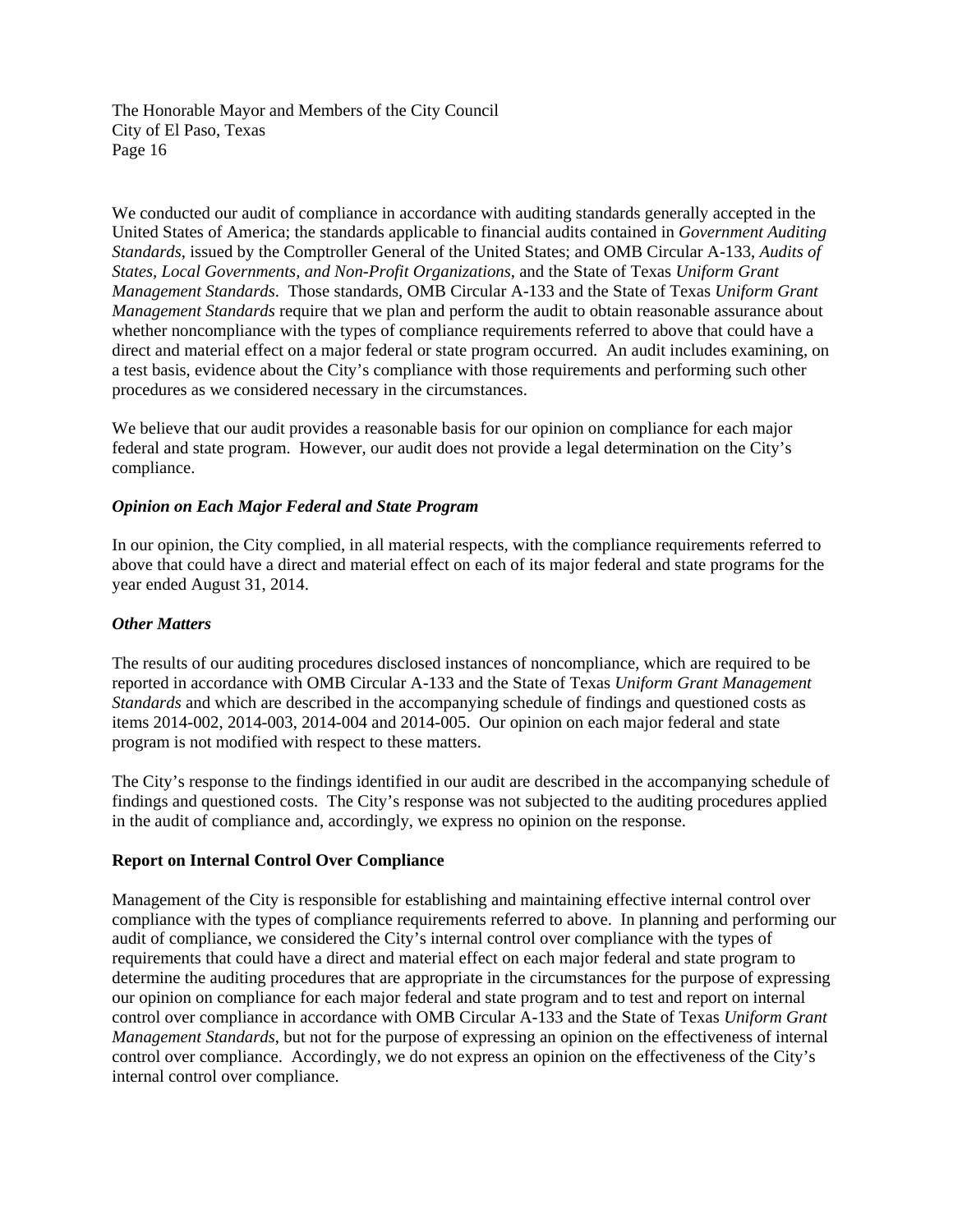A deficiency in internal control over compliance exists when the design or operation of a control over compliance does not allow management or employees, in the normal course of performing their assigned functions, to prevent, or detect and correct, noncompliance with a type of compliance requirement of a federal or state program on a timely basis. A material weakness in internal control over compliance is a deficiency, or combination of deficiencies, in internal control over compliance such that there is a reasonable possibility that material noncompliance with a type of compliance requirement of a federal or state program will not be prevented, or detected and corrected, on a timely basis. A significant deficiency in internal control over compliance is a deficiency, or a combination of deficiencies, in internal control over compliance with a type of compliance requirement of a federal or state program that is less severe than a material weakness in internal control over compliance, yet important enough to merit attention by those charged with governance.

Our consideration of internal control over compliance was for the limited purpose described in the first paragraph of this section and was not designed to identify all deficiencies in internal control over compliance that might be material weaknesses or significant deficiencies and therefore, material weaknesses or significant deficiencies may exist that were not identified. We did not identify any deficiencies in internal control over compliance that we consider to be material weaknesses. However, we identified a deficiency in internal control over compliance, as described in the accompanying schedule of findings and questioned costs as item 2014-002, 2014-003, 2014-004 and 2014-005, that we consider to be a significant deficiency.

The City's response to the findings identified in our audit are described in the accompanying schedule of findings and questioned costs. The City's response was not subjected to the auditing procedures applied in the audit of compliance and, accordingly, we express no opinion on the response.

The purpose of this report on internal control over compliance is solely to describe the scope of our testing of internal control over compliance and the results of that testing based on the requirements of OMB Circular A-133 and the State of Texas *Uniform Grant Management Standards*. Accordingly, this report is not suitable for any other purpose.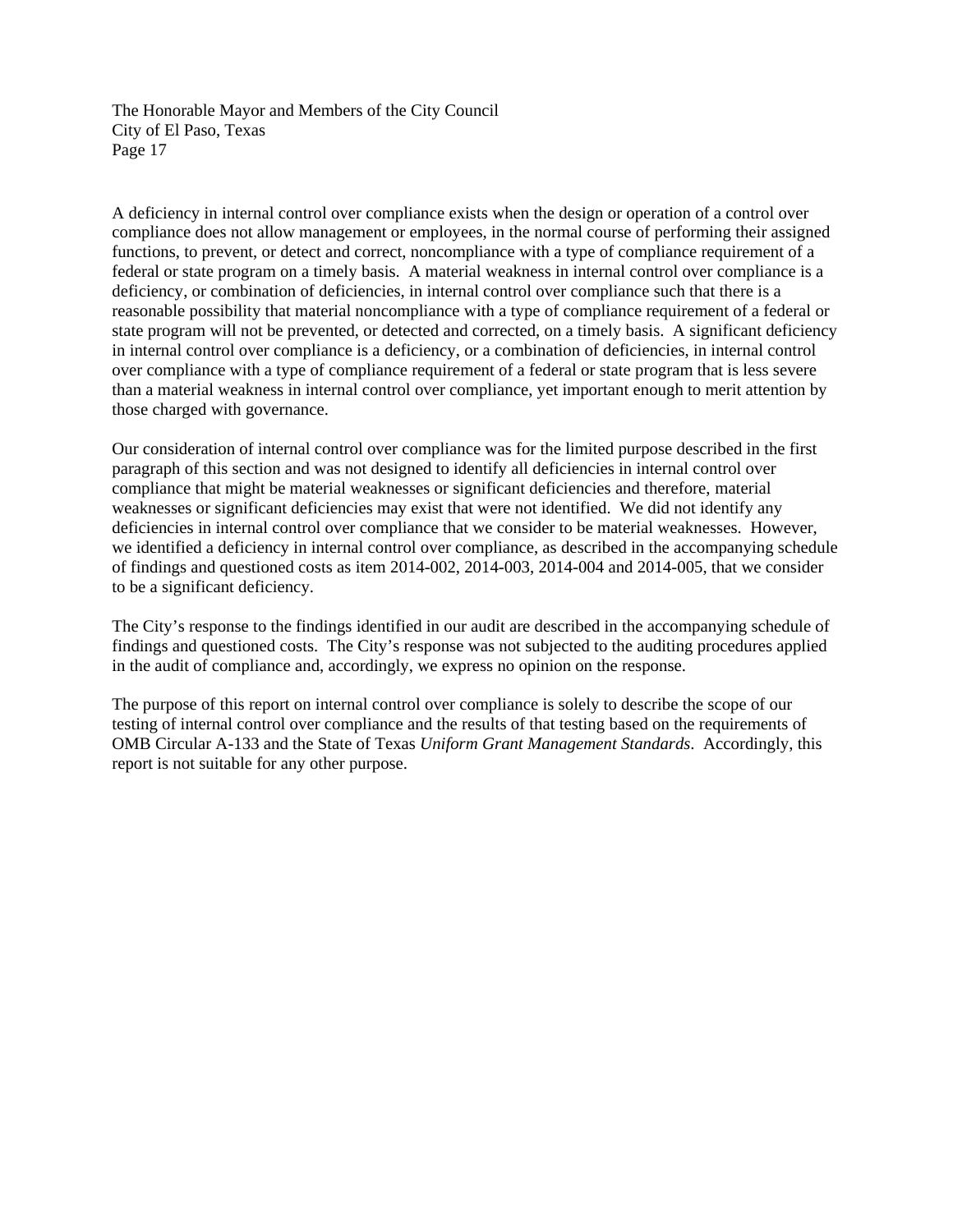#### *Schedule of Expenditures of Federal and State Awards*

We have audited the financial statements of the governmental activities, the business-type activities, the aggregate discretely presented component units, each major fund, and the aggregate remaining fund information of the City of El Paso, Texas as of and for the year ended August 31, 2014, and the related notes to the financial statements, which collectively comprise the City's basic financial statements. We issued our report thereon dated March 25, 2015, which contained an unmodified opinion on those financial statements and a reference to the reports of other auditors. Our audit was performed for the purpose of forming opinions on the financial statements that collectively comprise the City's basic financial statements. The accompanying schedule of expenditures of federal and state awards is presented for purposes of additional analysis as required by OMB Circular A-133, *Audits of States, Local Governments and Non-Profit Organizations*, and the State of Texas *Uniform Grant Management Standards,* and is not a required part of the basic financial statements. Such information is the responsibility of management and was derived from and relates directly to the underlying accounting and other records used to prepare the basic financial statements. The information has been subjected to the auditing procedures applied in the audit of the financial statements and certain additional procedures, including comparing and reconciling such information directly to the underlying accounting and other records used to prepare the basic financial statements or to the basic financial statements themselves, and other additional procedures in accordance with auditing standards generally accepted in the United States of America. In our opinion, the schedule of expenditures of federal and state awards is fairly stated in all material respects in relation to the basic financial statements as a whole.

**BKD,LLP** 

Dallas, Texas May 7, 2015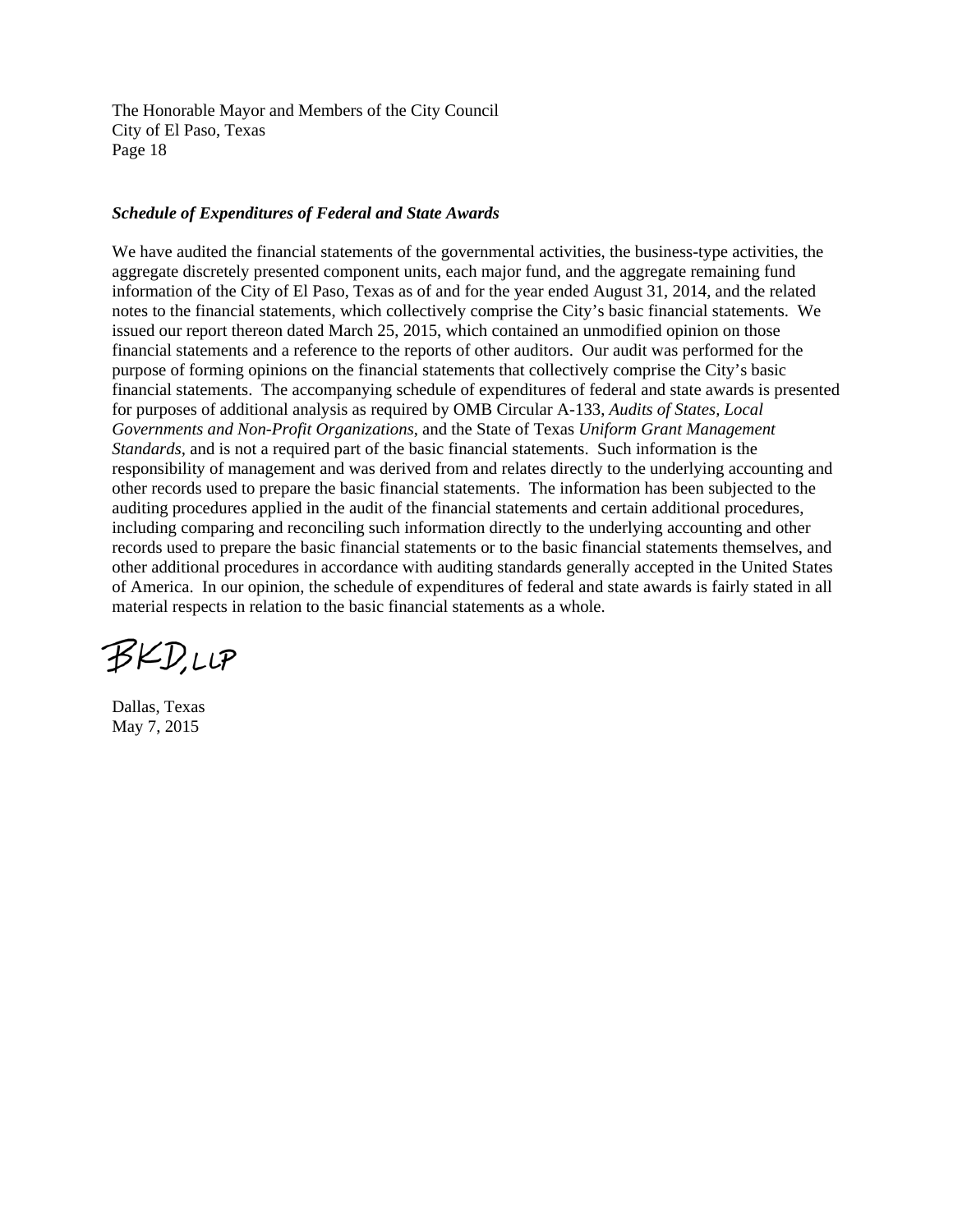### *Summary of Auditor's Results*

| 1. | The opinions expressed in the independent auditor's report were:                                                     |                 |                |
|----|----------------------------------------------------------------------------------------------------------------------|-----------------|----------------|
|    | $\boxtimes$ Unmodified<br>Qualified<br>Adverse                                                                       | Disclaimer      |                |
| 2. | The independent auditor's report on internal control over financial reporting disclosed:                             |                 |                |
|    | Significant deficiency(ies)?                                                                                         | $\boxtimes$ Yes | None reported  |
|    | Material weakness(es)?                                                                                               | <b>Yes</b>      | $\boxtimes$ No |
| 3. | Noncompliance considered material to the financial statements<br>was disclosed by the audit?                         | Yes             | $\boxtimes$ No |
|    | <b>Federal Awards</b>                                                                                                |                 |                |
| 4. | The independent auditor's report on internal control over compliance for major federal awards<br>programs disclosed: |                 |                |
|    | Significant deficiency(ies)?                                                                                         | $\boxtimes$ Yes | None reported  |
|    | Material weakness(es)?                                                                                               | Yes             | $\boxtimes$ No |
| 5. | The opinions expressed in the independent auditor's report on compliance for major federal awards<br>were:           |                 |                |
|    | Unmodified<br>Qualified<br>Adverse<br>IХ                                                                             | Disclaimer      |                |

6. The audit disclosed findings required to be reported by OMB  $\Box$  Yes  $\Box$  No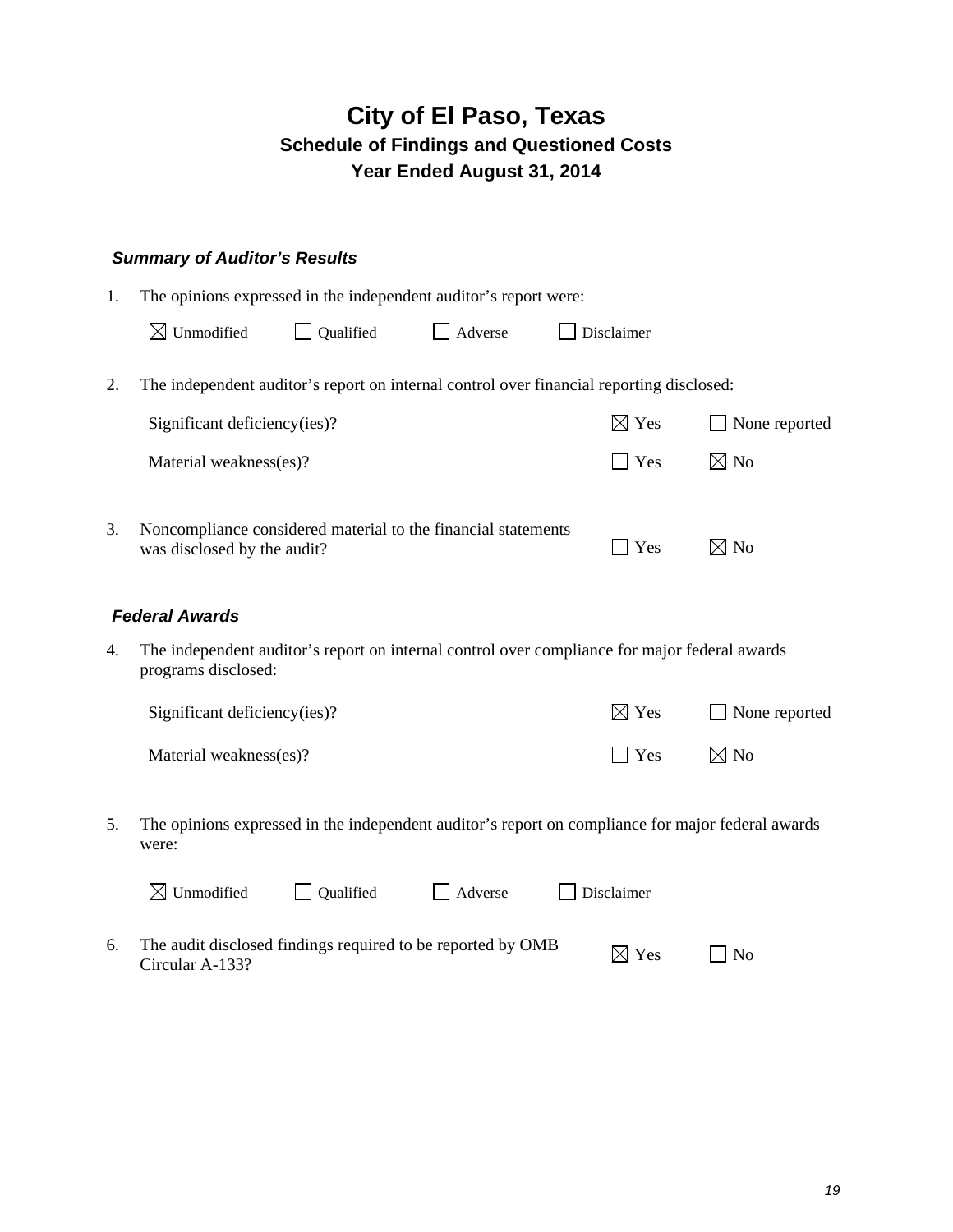7. The City's major federal programs were:

| <b>Cluster/Program</b>                      | <b>CFDA Number</b> |
|---------------------------------------------|--------------------|
| Airport Improvement Program                 | 20.106             |
| Federal Transit Cluster                     |                    |
| Federal Transit – Capital Investment Grants | 20.500             |
| Federal Transit – Formula Grants            | 20.507             |
| ARRA – Federal Transit - Formula Grants     | 20.507             |
| Clean Fuels                                 | 20.519             |

8. The threshold used to distinguish between Type A and Type B programs as those terms are defined in OMB Circular A-133 was \$2,458,402.

| The City qualified as a low-risk auditee as that term is defined in |                 |           |
|---------------------------------------------------------------------|-----------------|-----------|
| <b>OMB</b> Circular A-133?                                          | $\boxtimes$ Yes | $\Box$ No |

### *State Awards*

10. The independent auditor's report on internal control over compliance for major state awards programs disclosed:

| Significant deficiency(ies)? | $\blacksquare$ Yes | $\boxtimes$ None reported |
|------------------------------|--------------------|---------------------------|
| Material weakness(es)?       | $\Box$ Yes         | –⊠ No                     |

11. The opinions expressed in the independent auditor's report on compliance for major state awards were:

|  | $\boxtimes$ Unmodified |
|--|------------------------|
|--|------------------------|

d Qualified Adverse Disclaimer

12. The audit disclosed findings required to be reported by the State of Texas *Uniform Grant Management Standards*:  $\Box$  Yes  $\boxtimes$  No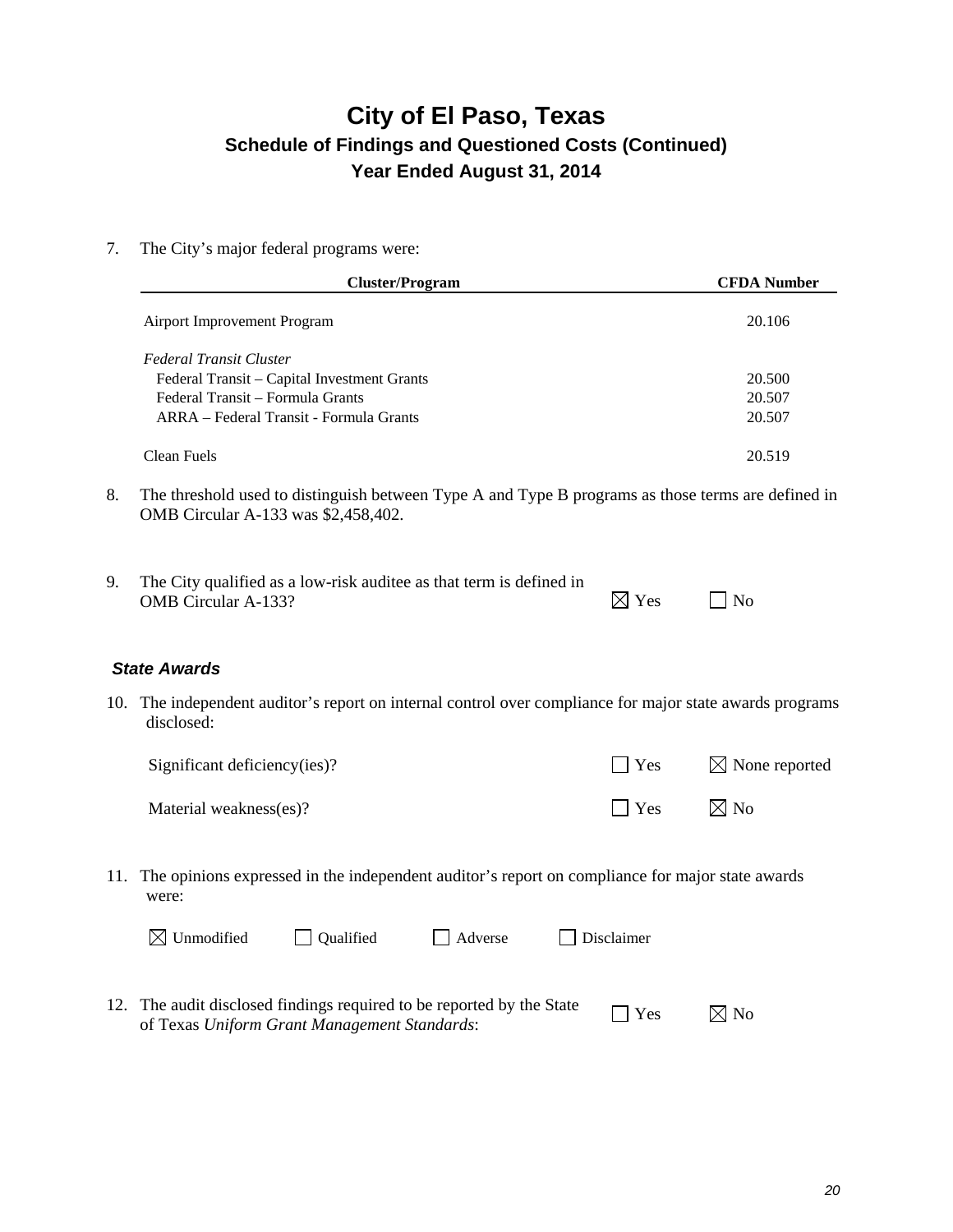13. The City's major state programs were:

**Cluster/Program**

Tuberculosis Prevention and Control HIV Screening Program Immunization Branch - Locals

- 14. The threshold used to distinguish between Type A and Type B programs as those terms are defined in the State of Texas *Uniform Grants Management Standards* was \$300,000.
- 15. The City qualified as a low-risk auditee as that term is defined in The City qualified as a low-risk auditee as that term is defined in  $\boxtimes$  Yes  $\Box$  No the State of Texas *Uniform Grant Management Standards*?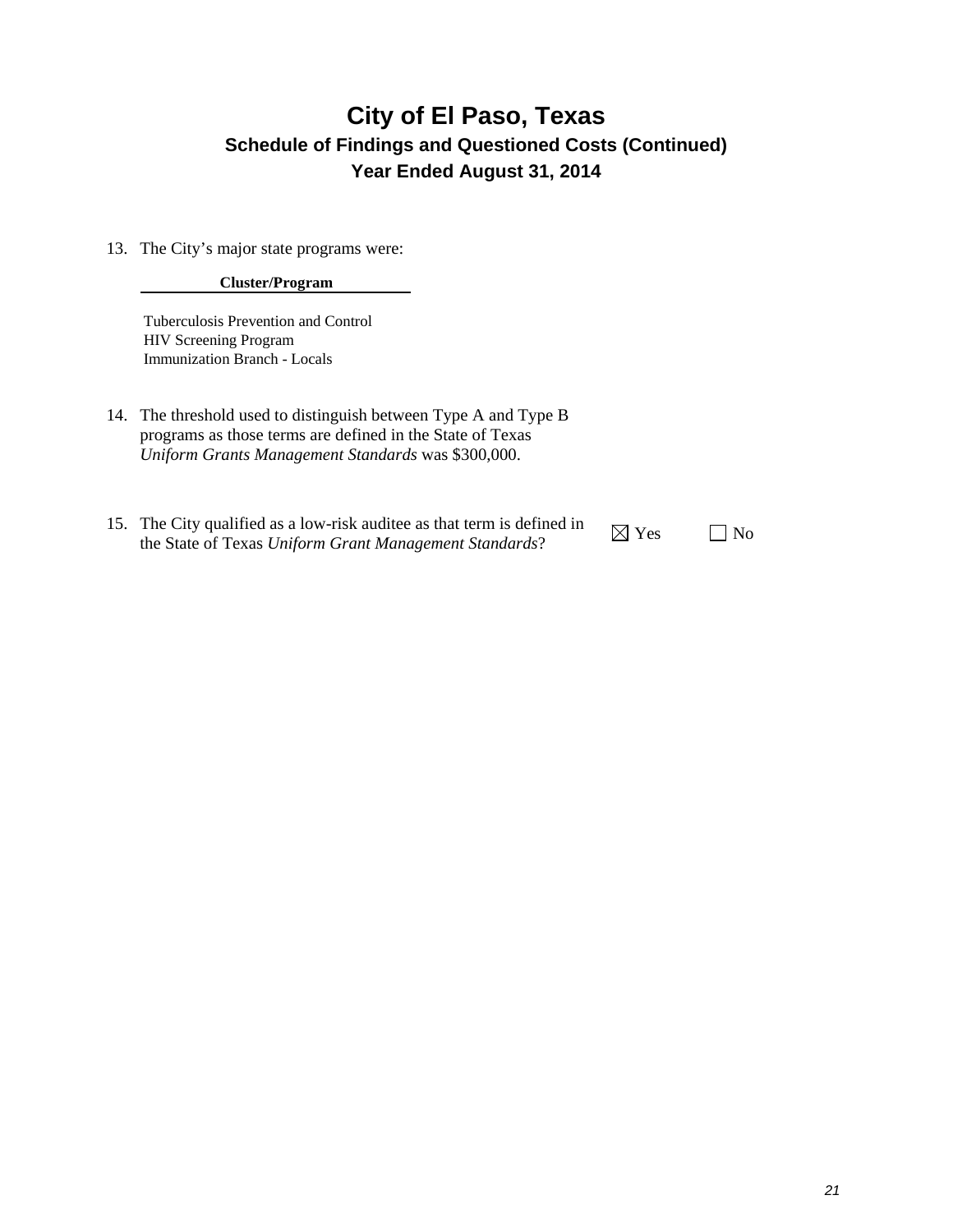*Findings Required to be Reported by Government Auditing Standards* 

| <b>Reference</b><br><b>Number</b> | <b>Finding</b>                                                                                                                                                                                                                                                                                                                                                                                                                    |
|-----------------------------------|-----------------------------------------------------------------------------------------------------------------------------------------------------------------------------------------------------------------------------------------------------------------------------------------------------------------------------------------------------------------------------------------------------------------------------------|
| 2014-001                          | Criteria or Specific Requirement:<br>Management is responsible for establishing and maintaining effective internal<br>controls over the Schedule of Expenditures of Federal Awards (SEFA) and Schedule<br>of Expenditures of State Awards (SESA).                                                                                                                                                                                 |
|                                   | Condition<br>The SEFA and SESA contained numerous errors including misclassifications<br>between federal and state programs, instances of the grant match being incorrectly<br>included on the SEFA and SESA schedules, and instances where the total amount of<br>grant expenditures were incorrectly reported.                                                                                                                  |
|                                   | <b>Context</b><br>An accurate SEFA and SESA is critical to determining proper major programs and to<br>ensure that the proper ending balances are reported on its annual audited financial<br>statements and year-end SEFA and SESA schedules.                                                                                                                                                                                    |
|                                   | <b>Effect</b><br>The City's SEFA and SESA could be reporting inaccurate federal and state<br>expenditures. In addition, the schedules may be incomplete due to incorrectly<br>reported awards. An inaccurate SEFA and/or SESA could result in major programs<br>not being properly tested each year. In addition, these circumstances caused<br>significant delays in the audit timing and made the process exceptionally costly. |
|                                   | Cause<br>The City's controls regarding the preparation, review and approval of the SEFA and<br>SESA did not operate timely. In addition, there was an overall lack of understanding<br>in the area of grant accounting on the part of the current accounting staff.                                                                                                                                                               |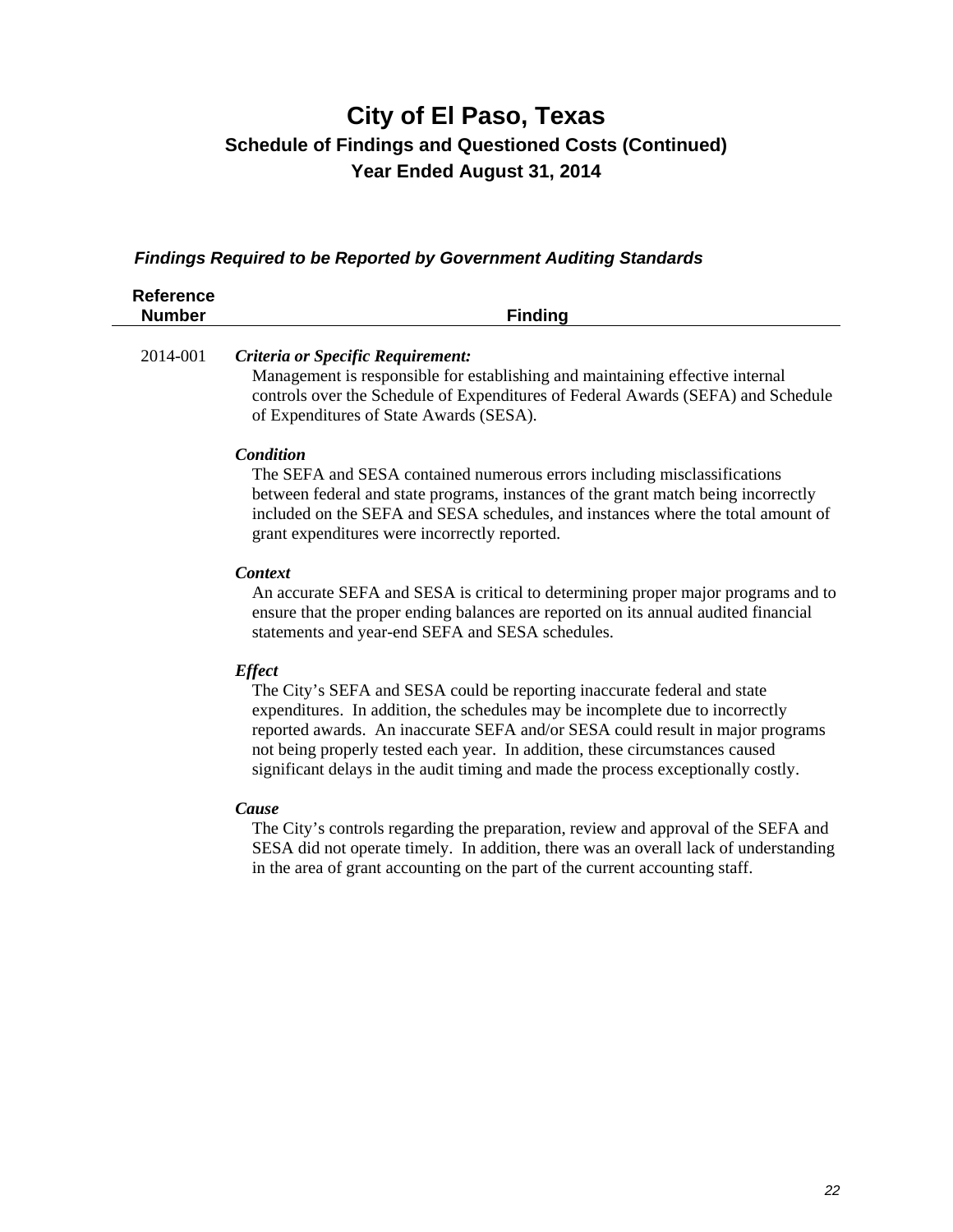| <b>Reference</b><br><b>Number</b> | <b>Finding</b>                                                                                                                                                                                                                                                                                                                                                                                                                                                                                                                                                                                                                                                                                                                                                                                                                                                                                                |
|-----------------------------------|---------------------------------------------------------------------------------------------------------------------------------------------------------------------------------------------------------------------------------------------------------------------------------------------------------------------------------------------------------------------------------------------------------------------------------------------------------------------------------------------------------------------------------------------------------------------------------------------------------------------------------------------------------------------------------------------------------------------------------------------------------------------------------------------------------------------------------------------------------------------------------------------------------------|
| 2014-001<br>(Continued)           | <b>Recommendation</b><br>We recommend the year-end SEFA and SESA be reviewed and approved prior to<br>submitting to the independent auditor. We also recommend that the City maintain a<br>current summary schedule of its grants, which should include the amount, term, dates<br>of receipt, reporting requirements, any restrictions, and other pertinent information,<br>so that SEFA and SESA are kept up to date year round, and not just reconciled at<br>year-end. We also suggest that personnel receive training on the preparation of the<br>SEFA and SESA. This training will lead to employees who are more efficient,<br>effective, and communicative with regard to accounting and financial matters.                                                                                                                                                                                          |
|                                   | <b>Views of Responsible Officials and Planned Corrective Actions</b><br>Agree.                                                                                                                                                                                                                                                                                                                                                                                                                                                                                                                                                                                                                                                                                                                                                                                                                                |
|                                   | <b>Corrective Action Planned:</b><br>The Grant Management Staff have implemented an internal process to reconcile<br>Grant Expenditure, Grant Match and Grant Program Income as part of the monthly<br>close process to be performed in the normal course of the financial statement process.<br>We are also implementing a change to the GASB34 Spreadsheet to include items<br>which will assist in reconciling the Financials, General Ledger and SEFA schedule<br>on a monthly basis. We are implementing internal processes which include,<br>standardizing the grant numeration and naming process and meeting with each<br>department utilizing grant funds for internal training and review procedures. Our<br>plan is to get formal training for all City grants staff from BKD relating specifically<br>to the Single Audit and the importance of timely and accurate reports prior to year<br>end. |
|                                   | <b>Contact Person Responsible for Corrective Action:</b><br>Elizabeth Briones, Grants Accounting Manager<br>Charles Lino, CPA, Financial Reporting Coordinator                                                                                                                                                                                                                                                                                                                                                                                                                                                                                                                                                                                                                                                                                                                                                |
|                                   | <b>Anticipated Completion Date:</b><br>July 20, 2015                                                                                                                                                                                                                                                                                                                                                                                                                                                                                                                                                                                                                                                                                                                                                                                                                                                          |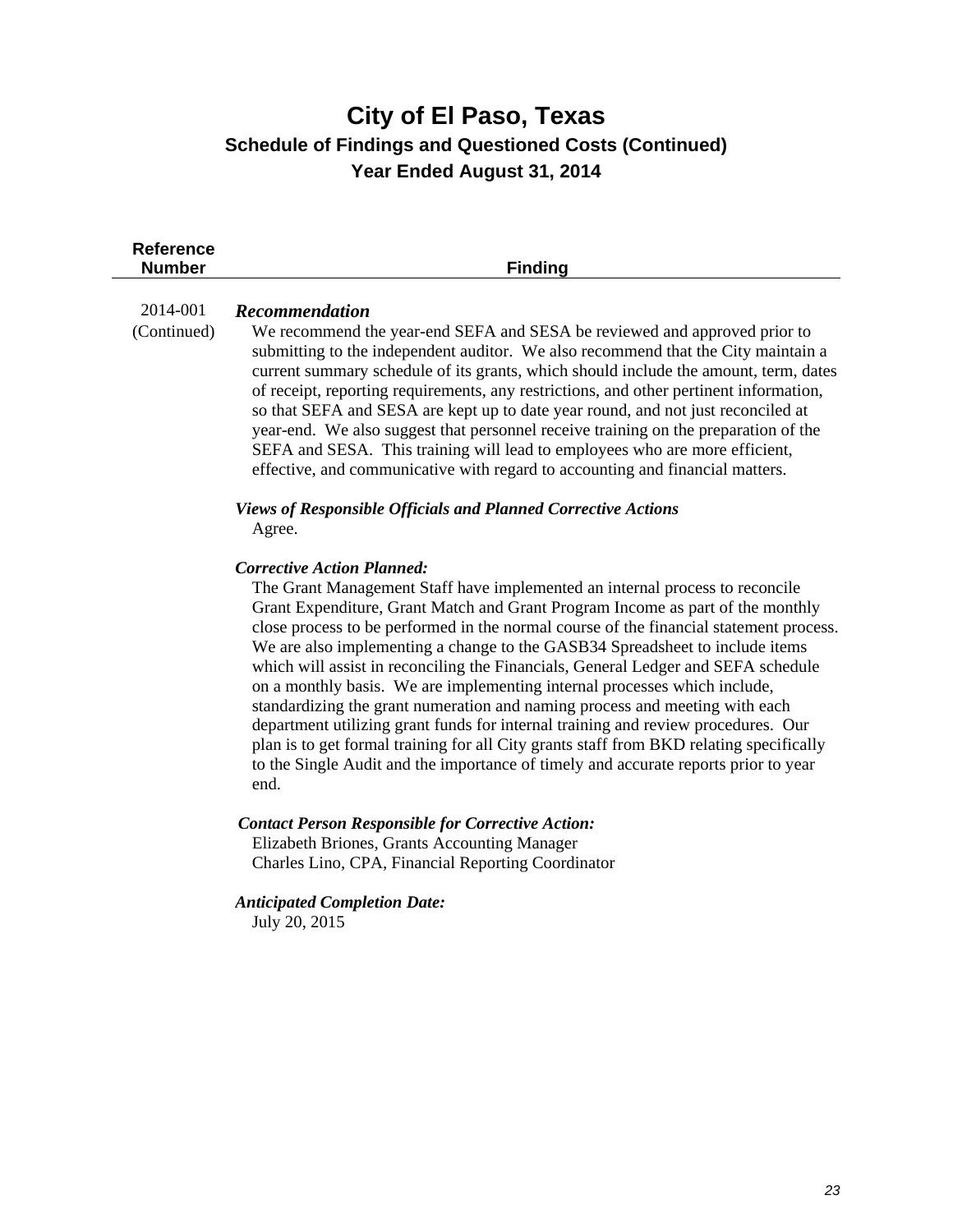### *Findings Required to be Reported by OMB Circular A-133*

| <b>Reference</b><br><b>Number</b> | <b>Finding</b>                                                                                           |   | Questioned<br><b>Costs</b> |
|-----------------------------------|----------------------------------------------------------------------------------------------------------|---|----------------------------|
| 2014-002                          | Clean Fuels<br>CFDA No. 20.519<br>Department of Transportation<br><b>Allowable Costs/Cost Principles</b> | S | 27,690                     |
|                                   | Criteria or Specific Requirement:<br>Duration to the ETA C $5010, 1D$ and the great equation to be       |   |                            |

 Pursuant to the FTA C 5010.1D and the grant agreement, to be allowable costs under a grant program, costs must be net of all applicable credits.

#### *Condition*

 Out of 25 expenditures selected for testing, 5 were identified as not being net of all applicable credits. It was further determined that the credits were being taken to another federal program.

#### *Context*

 Expenditures were not net of all applicable credits in accordance with federal requirements.

### *Effect*

 Expenditures are not allowable costs pursuant to the FTA C 5010.1D and the grant agreement and therefore are considered questioned costs.

#### *Cause*

 City staff lacked sufficient training and instruction regarding the administration of this grant.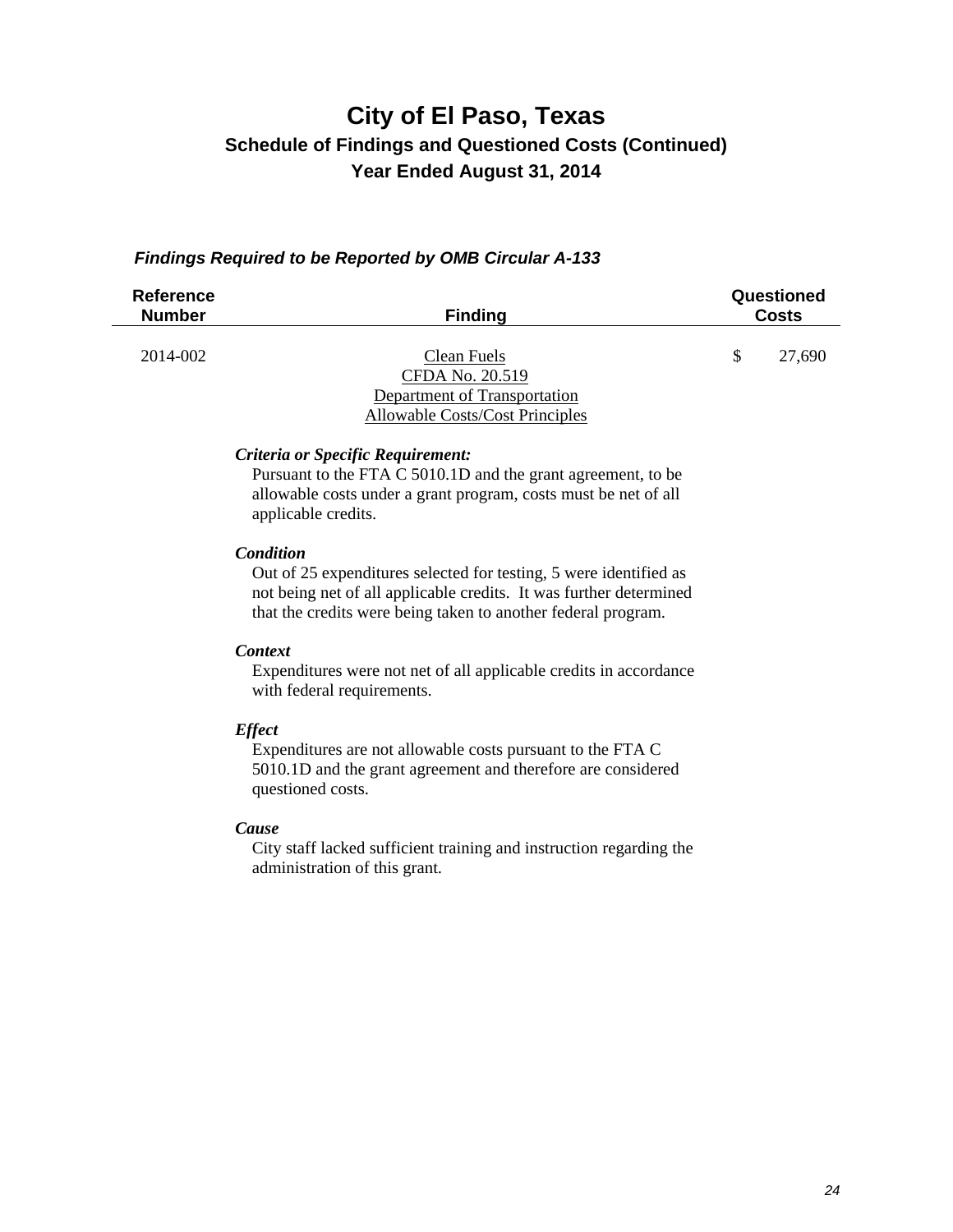| <b>Reference</b><br><b>Number</b> | <b>Finding</b>                                                                                                                                                                                                                                                                                                                                                                                           | Questioned<br><b>Costs</b> |
|-----------------------------------|----------------------------------------------------------------------------------------------------------------------------------------------------------------------------------------------------------------------------------------------------------------------------------------------------------------------------------------------------------------------------------------------------------|----------------------------|
| 2014-002<br>(Continued)           | <b>Recommendation</b><br>The City should develop and implement policies and procedures<br>to ensure credits are being applied to the corresponding grant<br>where the expenditure was incurred.                                                                                                                                                                                                          |                            |
|                                   | <b>Views of Responsible Officials and Planned Corrective Actions</b><br>Agree.                                                                                                                                                                                                                                                                                                                           |                            |
|                                   | <b>Corrective Action Planned:</b><br>Sun Metro in conjunction with appropriate Grant Development<br>Services' staff will update and implement appropriate policies and<br>procedures to ensure compliance with FTA C 5010.1D specifically<br>in regards to grant expenditures being net of all applicable credits.<br>Sun Metro will also ensure all grant related personnel is aware of<br>updated PnP. |                            |
|                                   | <b>Contact Person Responsible for Corrective Action:</b><br>Raul Escobedo, AD-Finance, Mass Transit Dept.                                                                                                                                                                                                                                                                                                |                            |
|                                   | <b>Anticipated Completion Date:</b><br>July 12, 2015                                                                                                                                                                                                                                                                                                                                                     |                            |
|                                   |                                                                                                                                                                                                                                                                                                                                                                                                          |                            |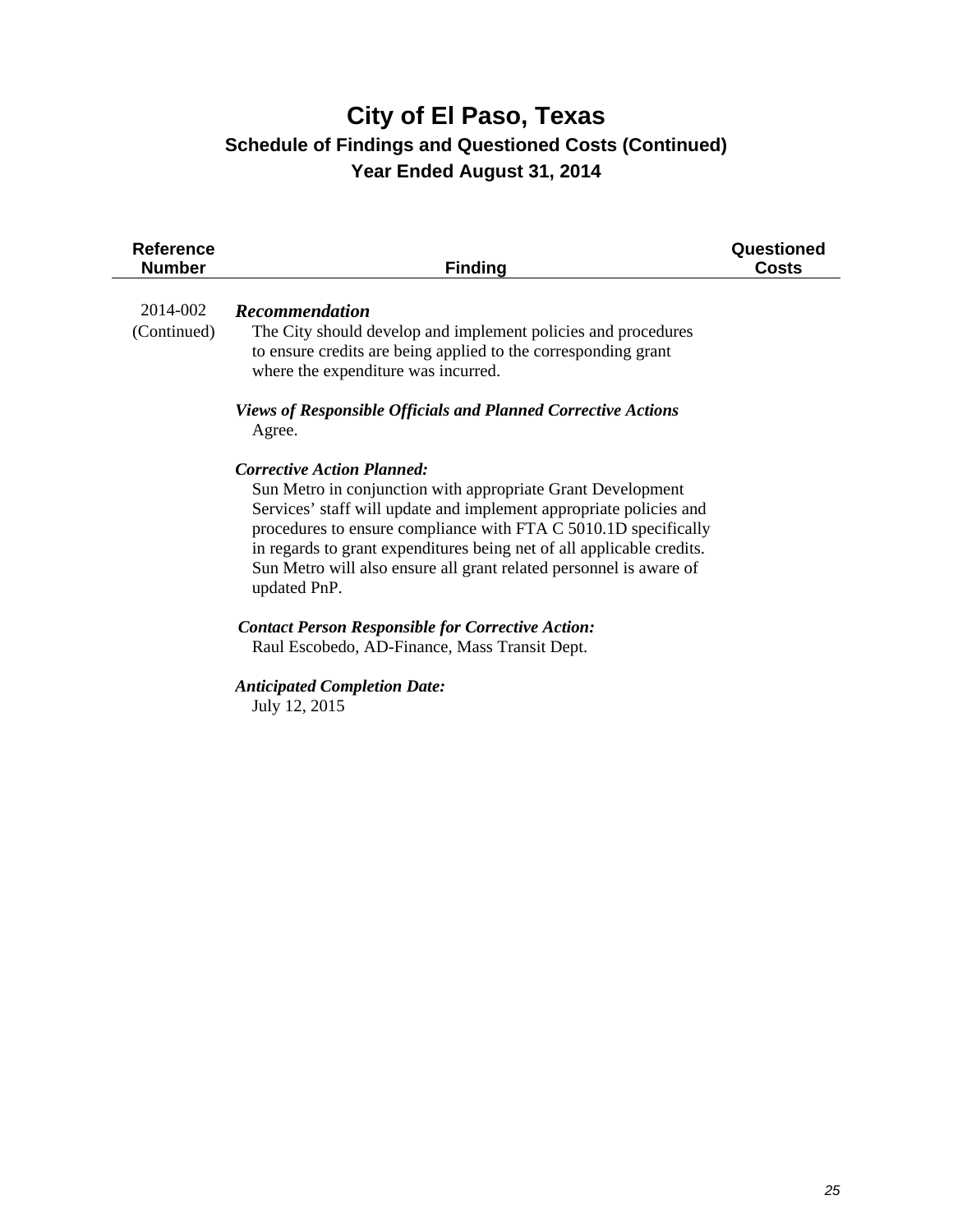| <b>Reference</b><br><b>Number</b> | <b>Finding</b>                                                                                                                                                                                                                               |   | Questioned<br><b>Costs</b> |
|-----------------------------------|----------------------------------------------------------------------------------------------------------------------------------------------------------------------------------------------------------------------------------------------|---|----------------------------|
| 2014-003                          | Clean Fuels<br>CFDA No. 20.519<br>Department of Transportation<br><b>Allowable Costs/Cost Principles</b>                                                                                                                                     | S | 103,240                    |
|                                   | Criteria or Specific Requirement:<br>Pursuant to the grant agreement, eligible activities consists of<br>$\mathbf{a}$ and $\mathbf{a}$ and $\mathbf{a}$ and $\mathbf{a}$ and $\mathbf{a}$ and $\mathbf{a}$ and $\mathbf{a}$ and $\mathbf{a}$ |   |                            |

purchasing or leasing clean fuels buses, construction or leasing clean fuel bus facilities, and projects relating to clean fuel buses that exhibit equivalent or superior emission reductions to existing clean fuel or hybrid electric technologies. Funds made available under this program cannot be used to fund operating expenses or preventative maintenance.

#### *Condition*

 The City transferred expenditures that were incurred several years ago by another federal program to Clean Fuels during fiscal year 2014. The transfer of these expenditures are not allowable costs as these expenditures were related to maintenance, training, and fire suppression and methane detection system components and installation for passenger buses purchased several years prior.

#### *Context*

 Allowable costs conforming with the allowability of cost provisions of applicable cost principles, or limitations or exclusions in the program agreement, program regulations or program statute were required to meet grant requirements.

#### *Effect*

 Expenditures are not allowable costs pursuant to the grant agreement and therefore are considered questioned costs.

#### *Cause*

 City staff lacked sufficient training and instruction regarding the administration of this grant.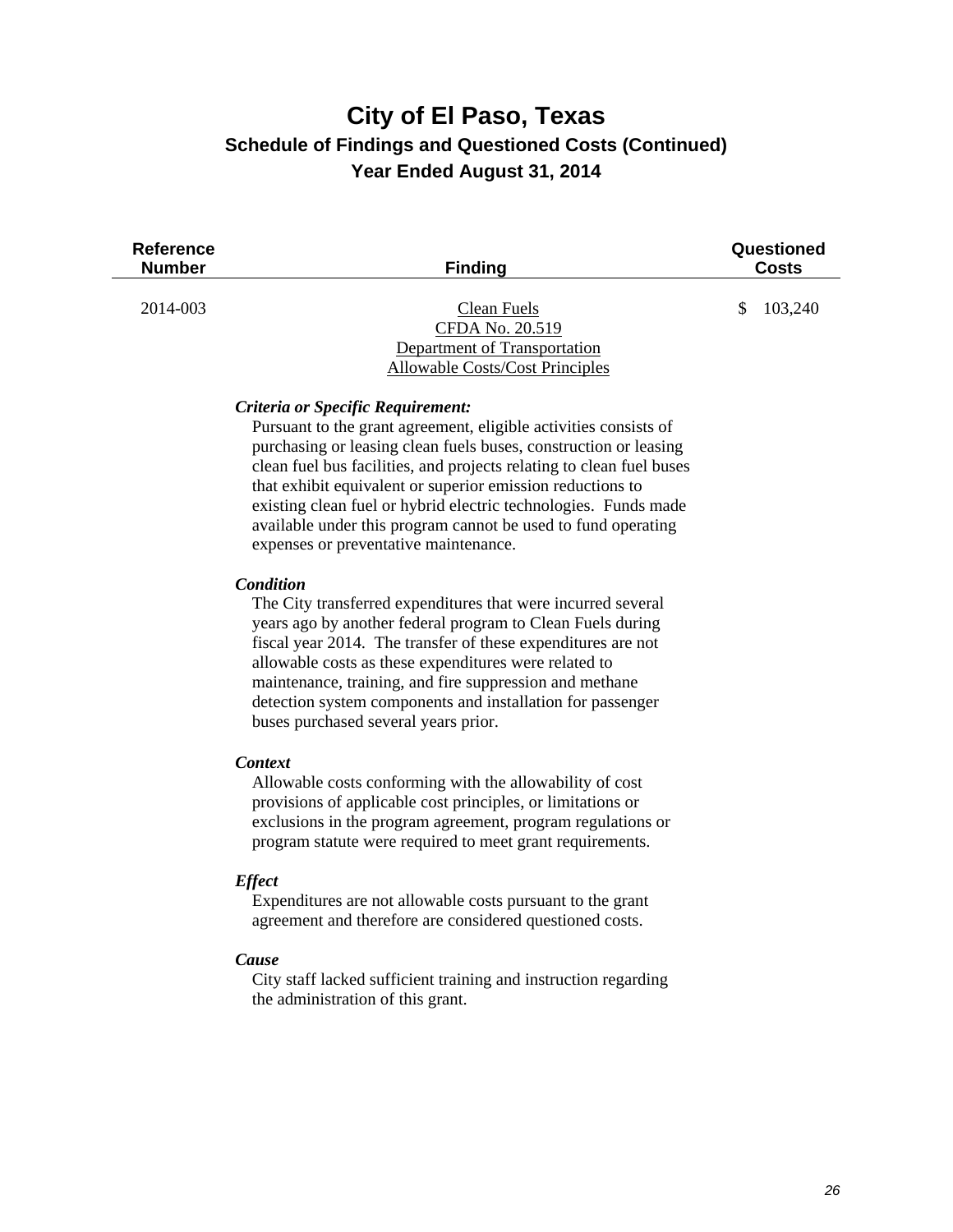| <b>Reference</b><br><b>Number</b> | <b>Finding</b>                                                                                                                                                                                                                                                                                                                                                                                           | Questioned<br><b>Costs</b> |
|-----------------------------------|----------------------------------------------------------------------------------------------------------------------------------------------------------------------------------------------------------------------------------------------------------------------------------------------------------------------------------------------------------------------------------------------------------|----------------------------|
| 2014-003<br>(Continued)           | <b>Recommendation</b><br>The City should develop and implement policies and procedures<br>to ensure expenditures are being charged to the appropriate<br>grant.                                                                                                                                                                                                                                          |                            |
|                                   | <b>Views of Responsible Officials and Planned Corrective Actions</b><br>Agree.                                                                                                                                                                                                                                                                                                                           |                            |
|                                   | <b>Corrective Action Planned:</b><br>Sun Metro in conjunction with appropriate Grant Development<br>Services' staff will update and implement appropriate policies and<br>procedures to ensure compliance with finding in regards to<br>ensuring eligible expenditures are being charged to the appropriate<br>grant. Sun Metro will also ensure all grant related personnel is<br>aware of updated PnP. |                            |
|                                   | <b>Contact Person Responsible for Corrective Action:</b><br>Raul Escobedo, AD-Finance, Mass Transit Department                                                                                                                                                                                                                                                                                           |                            |
|                                   | <b>Anticipated Completion Date:</b><br>July 12, 2015                                                                                                                                                                                                                                                                                                                                                     |                            |
|                                   |                                                                                                                                                                                                                                                                                                                                                                                                          |                            |
|                                   |                                                                                                                                                                                                                                                                                                                                                                                                          |                            |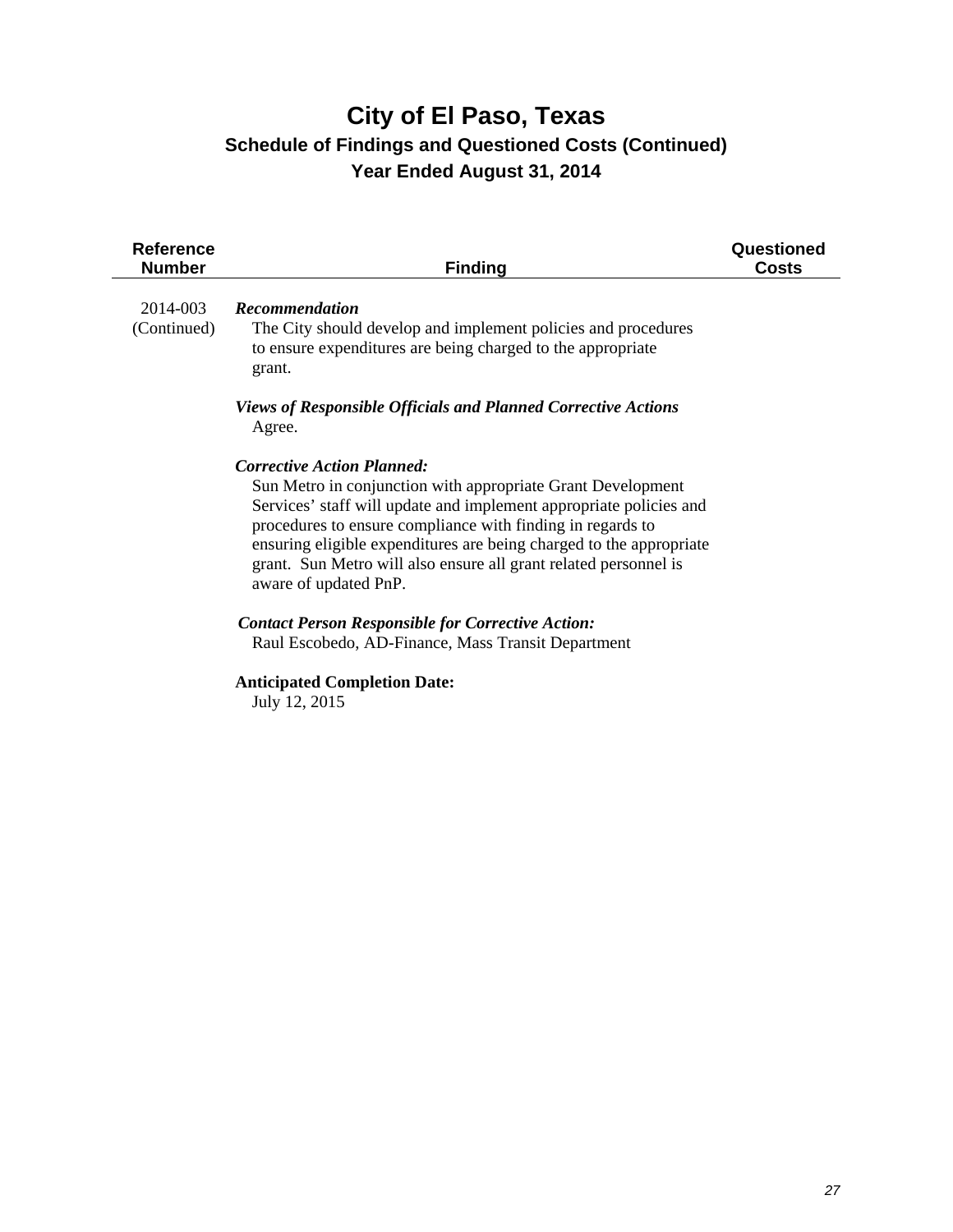| <b>Reference</b><br><b>Number</b> | <b>Finding</b>                                                                                                                                                                                                          | Questioned<br><b>Costs</b> |
|-----------------------------------|-------------------------------------------------------------------------------------------------------------------------------------------------------------------------------------------------------------------------|----------------------------|
| 2014-004                          | <b>Airport Improvement Program</b><br>CFDA No. 20.106<br>Department of Transportation<br>Matching                                                                                                                       | \$<br>14,325               |
|                                   | Criteria or Specific Requirement:<br>Pursuant to the grant agreement, the Federal Aviation<br>Administration agrees to pay 90% of the allowable costs<br>incurred by the City, thus leaving a 10% matching requirement. |                            |
|                                   | <b>Condition</b><br>Out of 10 reimbursement requests selected for testing, 1<br>requested 100% reimbursement.                                                                                                           |                            |
|                                   | <b>Context</b><br>A 10% matching requirement is required under the grant<br>agreement.                                                                                                                                  |                            |
|                                   | <b>Effect</b><br>The requirements of the grant agreement were not met.                                                                                                                                                  |                            |
|                                   | Cause<br>The City did not have adequate controls or procedures in place<br>to ensure matching requirements were being met in accordance<br>with the grant agreement.                                                    |                            |
|                                   |                                                                                                                                                                                                                         |                            |
|                                   |                                                                                                                                                                                                                         |                            |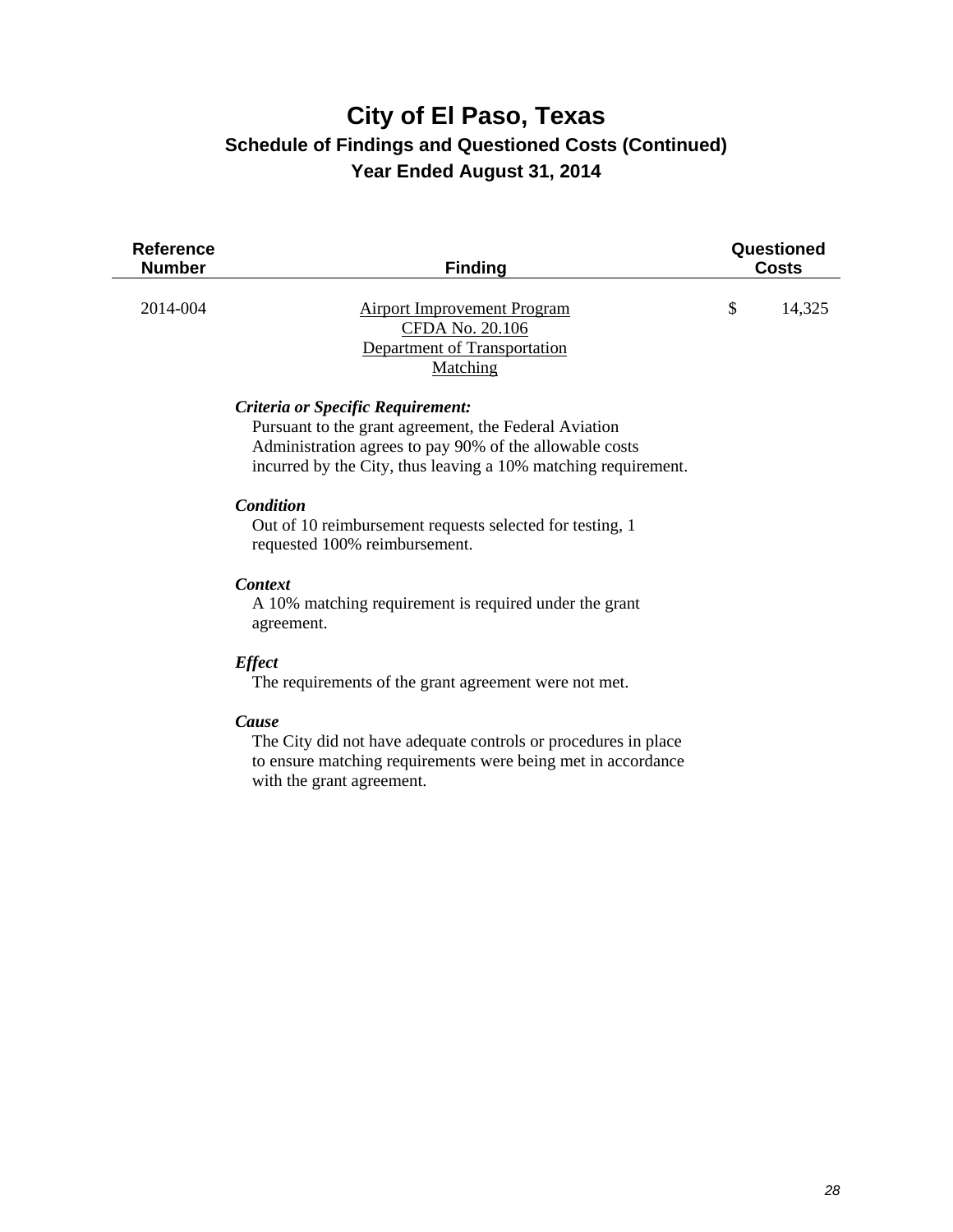| <b>Reference</b><br><b>Number</b> | <b>Finding</b>                                                                                                                                                                                                                                                                                                                                                                                      | Questioned<br><b>Costs</b> |
|-----------------------------------|-----------------------------------------------------------------------------------------------------------------------------------------------------------------------------------------------------------------------------------------------------------------------------------------------------------------------------------------------------------------------------------------------------|----------------------------|
| 2014-004<br>(Continued)           | <b>Recommendation</b><br>The City should develop and implement policies and procedures<br>to ensure matching requirements are being met on<br>reimbursement requests.                                                                                                                                                                                                                               |                            |
|                                   | <b>Views of Responsible Officials and Planned Corrective Actions</b><br>Agree.                                                                                                                                                                                                                                                                                                                      |                            |
|                                   | <b>Corrective Action Planned:</b><br>The El Paso International Airport Accounting and Planning and<br>Development management team will implement additional<br>review and monitoring processes and procedures to ensure<br>compliance with the mandated 90/10 matching requirement on<br>Airport Improvement Program grants and to ensure grant<br>expenditures are properly reviewed and approved. |                            |
|                                   | <b>Contact Person Responsible for Corrective Action:</b><br>Cesar L. Martinez, Administrative Services Manager                                                                                                                                                                                                                                                                                      |                            |
|                                   | <b>Anticipated Completion Date:</b><br>June 1, 2015                                                                                                                                                                                                                                                                                                                                                 |                            |
|                                   |                                                                                                                                                                                                                                                                                                                                                                                                     |                            |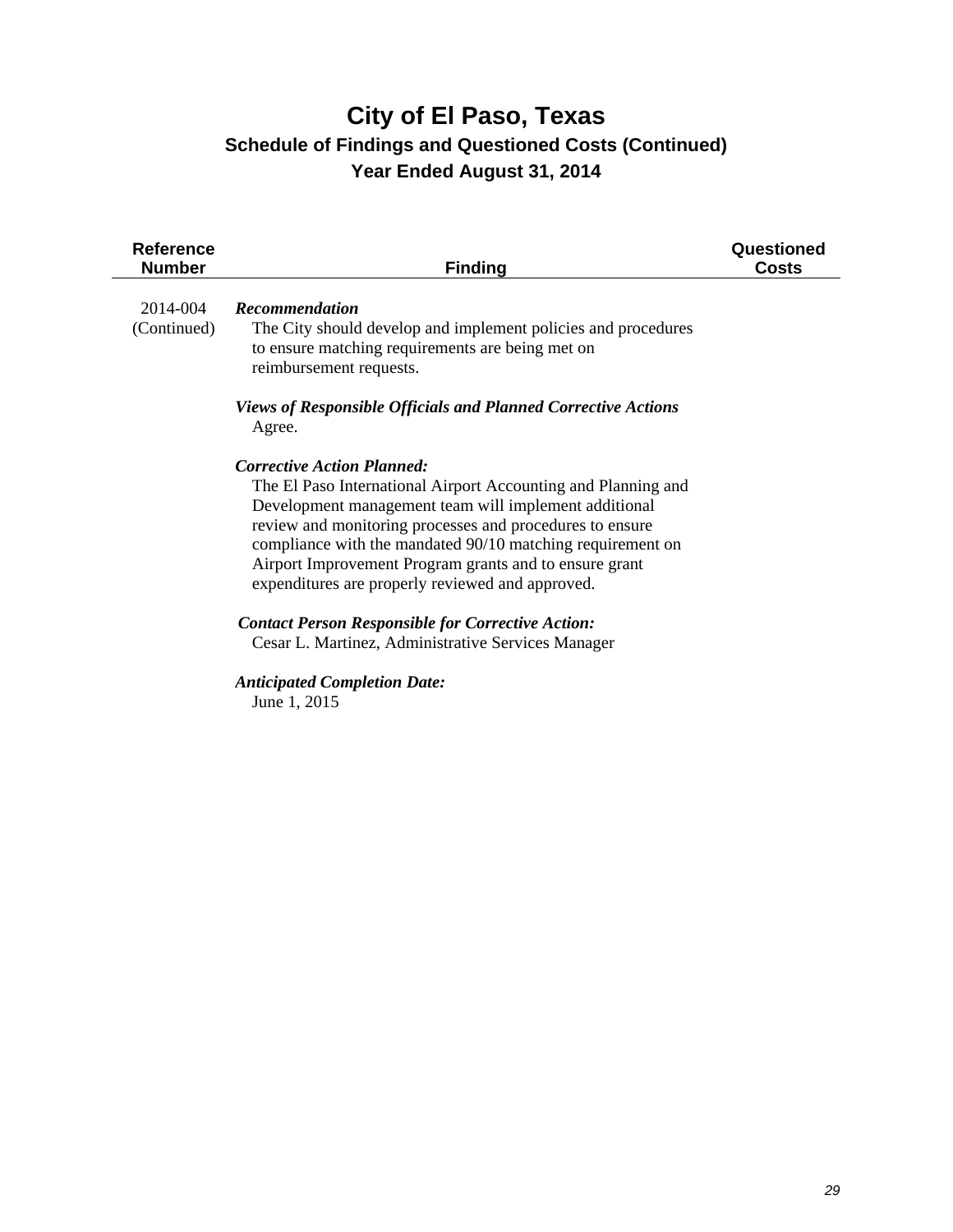| <b>Reference</b><br><b>Number</b> | <b>Finding</b>                                                                                                                                                                                                                                                                                                                                                                                                                                                                                                                                                                                                                           | Questioned<br><b>Costs</b> |
|-----------------------------------|------------------------------------------------------------------------------------------------------------------------------------------------------------------------------------------------------------------------------------------------------------------------------------------------------------------------------------------------------------------------------------------------------------------------------------------------------------------------------------------------------------------------------------------------------------------------------------------------------------------------------------------|----------------------------|
| 2014-005                          | <b>Airport Improvement Program</b><br>CFDA No. 20.106<br>Department of Transportation<br>Reporting                                                                                                                                                                                                                                                                                                                                                                                                                                                                                                                                       | None                       |
|                                   | Criteria or Specific Requirement:<br>Pursuant to the grant agreement and the OMB Circular A-133<br>Compliance Supplement for the Airport Improvement Program,<br>the City is required to file the following financial reports:<br>SF-270, Request for Advance or Reimbursement or SF-271,<br>Outlay Report and Request for Reimbursement for<br>Construction Programs - due quarterly<br>SF-425, Federal Financial Report - due quarterly<br>FAA Form 5100-127, Operating and Financial Summary<br>(OMB No. 2120-0557) – due annually<br>FAA Form 5100-126, Financial Government Payment<br>Report (OMB No. $2120-0557$ ) – due annually |                            |
|                                   | <b>Condition</b><br>The City did not timely file 9 out of 10 required financial<br>reports applicable to the Airport Improvement Program for the<br>fiscal year ended August 31, 2014.                                                                                                                                                                                                                                                                                                                                                                                                                                                   |                            |
|                                   | <b>Context</b><br>The quarterly reports listed above are required to be submitted<br>no later than January 15, April 15, July 15, and October 15 and<br>the annual reports are required to be submitted within 120 days<br>of the airport's fiscal year end.                                                                                                                                                                                                                                                                                                                                                                             |                            |
|                                   | <b>Effect</b><br>The reporting requirements of the grant agreement and OMB<br>Circular A-133 Compliance Supplement were not followed.                                                                                                                                                                                                                                                                                                                                                                                                                                                                                                    |                            |
|                                   | Cause<br>The City did not have adequate controls or procedures in place<br>to identify the applicable reporting requirement and ensure the<br>reports were filed accurately and timely.                                                                                                                                                                                                                                                                                                                                                                                                                                                  |                            |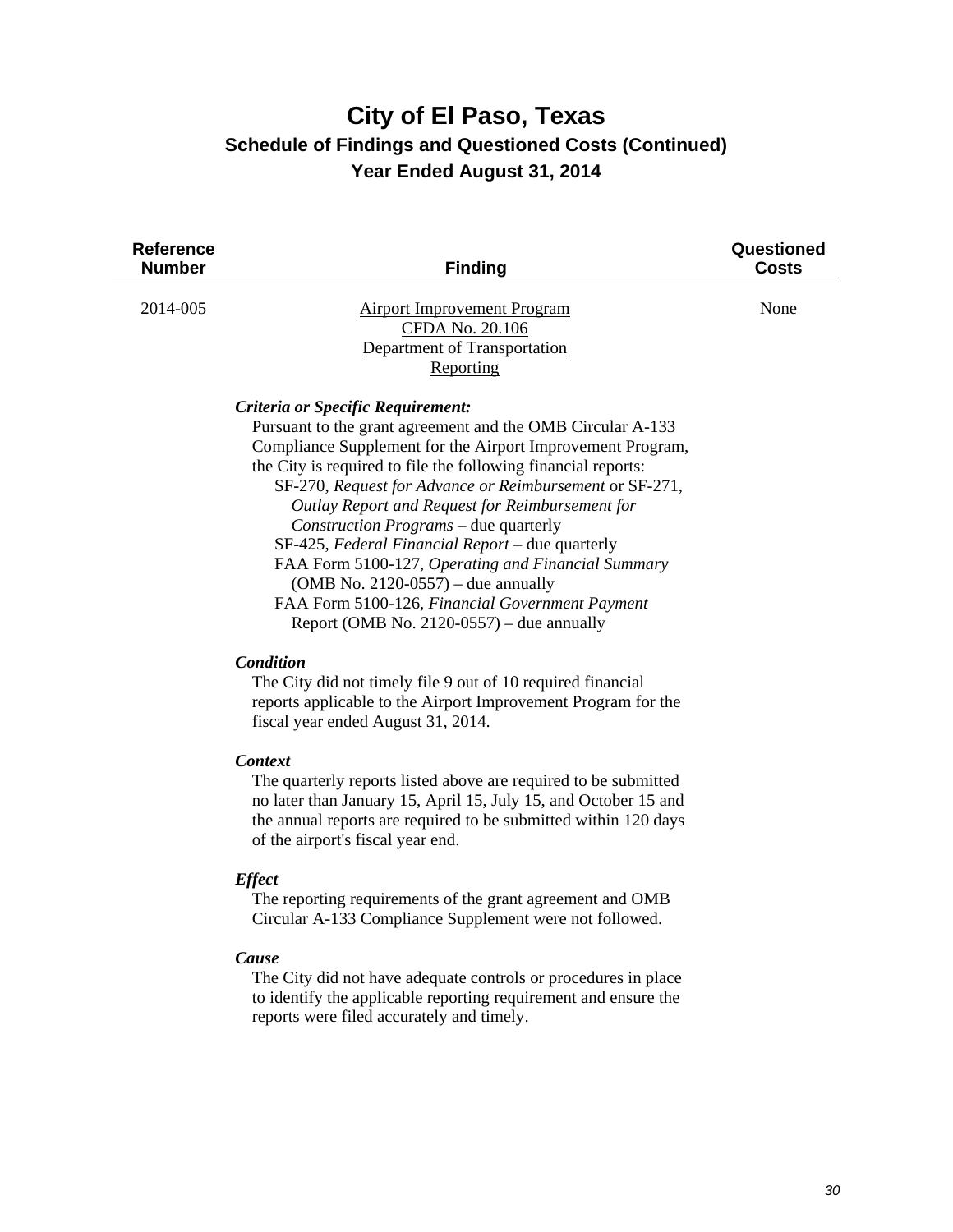| <b>Reference</b><br><b>Number</b> | <b>Finding</b>                                                                                                                                                                                                                                                                                                                                                                                                                                                                                                                                                                                                                                                                                                                                                                                                                                                                                            | Questioned<br><b>Costs</b> |
|-----------------------------------|-----------------------------------------------------------------------------------------------------------------------------------------------------------------------------------------------------------------------------------------------------------------------------------------------------------------------------------------------------------------------------------------------------------------------------------------------------------------------------------------------------------------------------------------------------------------------------------------------------------------------------------------------------------------------------------------------------------------------------------------------------------------------------------------------------------------------------------------------------------------------------------------------------------|----------------------------|
| 2014-005<br>(Continued)           | <b>Recommendation</b><br>It is recommended that the City institute policies and procedures<br>that stipulate the required reports must be filed by their<br>respective due dates and ensure future completion is within the<br>specified timeline as required by the grant agreement and OMB<br>Circular A-133 Compliance Supplement.                                                                                                                                                                                                                                                                                                                                                                                                                                                                                                                                                                     |                            |
|                                   | <b>Views of Responsible Officials and Planned Corrective Actions</b><br>Agree.                                                                                                                                                                                                                                                                                                                                                                                                                                                                                                                                                                                                                                                                                                                                                                                                                            |                            |
|                                   | <b>Corrective Action Planned:</b><br>During the time period in the testing range, management filled<br>positions which were previously vacant within the accounting<br>area and began the process of training the individual responsible<br>for submitting the quarterly SF-425 reports. While the report<br>submitted included multiple quarters, the reporting did not<br>properly reflect the reporting requirements and this has been<br>noted by management. Additional training will be provided to<br>the responsible individual to ensure the quarterly reports are<br>properly submitted.<br>In addition, the El Paso International Airport has received an<br>extension to submit all required reports under the Airport<br>Improvement Program to the Federal Aviation Administration<br>by May 15, 2015. Management will submit all required reports<br>no later than this extended deadline. |                            |
|                                   | <b>Contact Person Responsible for Corrective Action:</b><br>Cesar L. Martinez, Administrative Services Manager                                                                                                                                                                                                                                                                                                                                                                                                                                                                                                                                                                                                                                                                                                                                                                                            |                            |
|                                   | <b>Anticipated Completion Date:</b><br>June 1, 2015                                                                                                                                                                                                                                                                                                                                                                                                                                                                                                                                                                                                                                                                                                                                                                                                                                                       |                            |
|                                   |                                                                                                                                                                                                                                                                                                                                                                                                                                                                                                                                                                                                                                                                                                                                                                                                                                                                                                           |                            |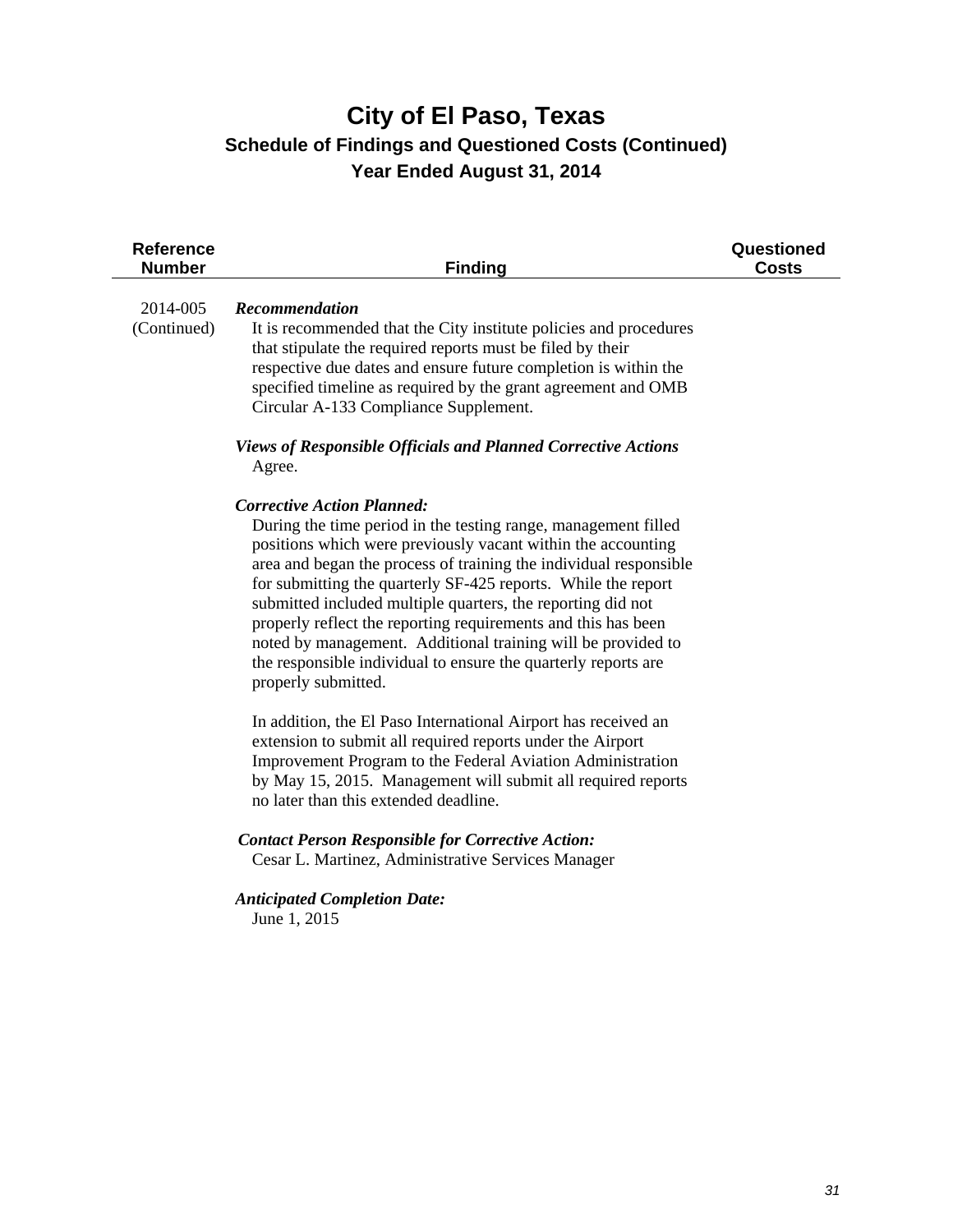*Findings Required to be Reported by the State of Texas Uniform Grant Management Standards* 

No matters are reportable.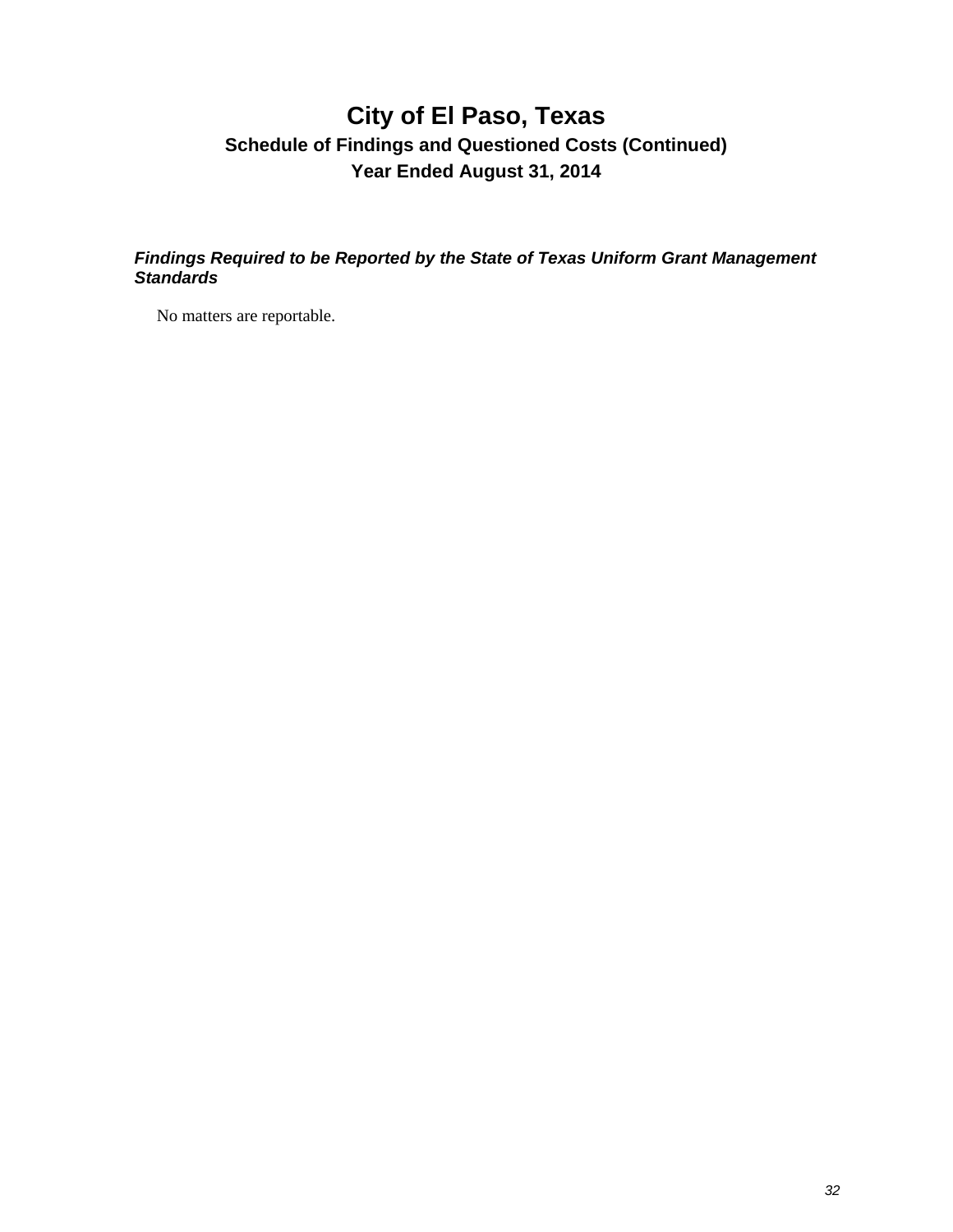### **City of El Paso, Texas Summary Schedule of Prior Audit Findings Year Ended August 31, 2014**

### *Findings Required to be Reported by OMB Circular A-133*

| <b>Reference</b> |                |               |
|------------------|----------------|---------------|
| <b>Number</b>    | <b>Findina</b> | <b>Status</b> |

No matters are reportable.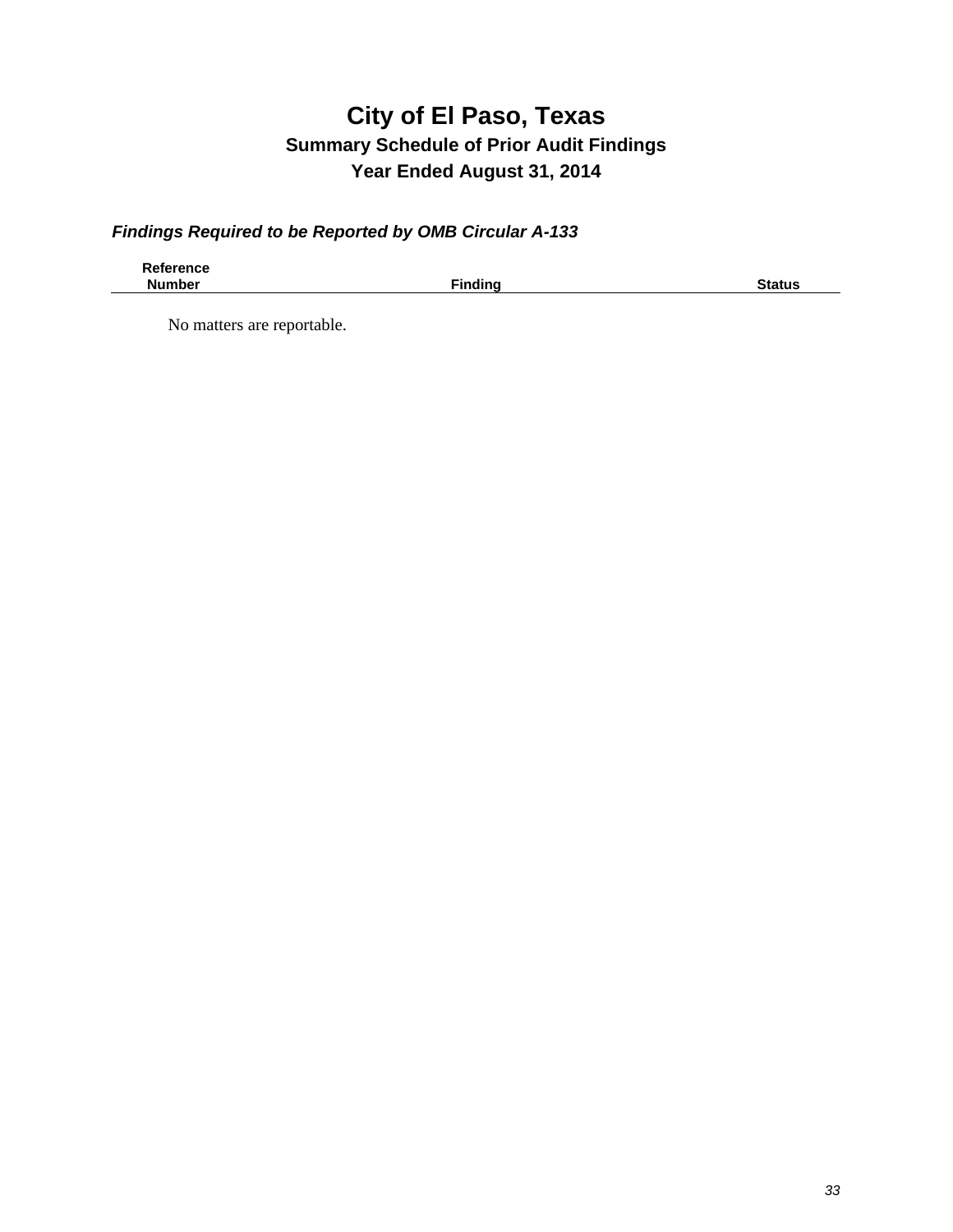# **City of El Paso, Texas Summary Schedule of Prior Audit Findings (Continued) Year Ended August 31, 2014**

### *Findings Required to be Reported by the State of Texas Uniform Grant Management Standards*

| <b>Reference</b><br><b>Number</b> | <b>Finding</b>                                                                                                                                                                                                                                                                                                         | <b>Status</b> |
|-----------------------------------|------------------------------------------------------------------------------------------------------------------------------------------------------------------------------------------------------------------------------------------------------------------------------------------------------------------------|---------------|
| 2013-01                           | <b>Tuberculosis Prevention and Control</b><br><b>Grant Number 2013-041082</b><br>Division of Prevention and Preparedness                                                                                                                                                                                               | Resolved      |
|                                   | Criteria or Specific Requirement:<br>Pursuant to the grant agreement, the City shall submit quarterly<br>Financial Status Reports by the last business day of the month<br>following the end of each quarter of the Program Attachment<br>term for Department review and financial assessment.                         |               |
|                                   | Condition<br>The City did not submit the 3 <sup>rd</sup> Quarter Financial Status Report<br>within the required time frame as indicated above.                                                                                                                                                                         |               |
|                                   | <b>Context</b><br>The submission of the quarterly Financial Status Reports was<br>required to meet grant requirements.                                                                                                                                                                                                 |               |
|                                   | <b>Effect</b><br>The requirements of the grant agreement were not met.                                                                                                                                                                                                                                                 |               |
|                                   | Cause<br>The City did not have adequate controls or procedures in place<br>to ensure the required quarterly Financial Status Reports were<br>being submitted in a timely manner.                                                                                                                                       |               |
|                                   | <b>Recommendation</b><br>Policies and procedures should be developed and implemented<br>to ensure required Financial Status Reports are submitted within<br>the required time frame.                                                                                                                                   |               |
|                                   | <b>Views of Responsible Officials and Planned Corrective Actions</b><br>Agree.                                                                                                                                                                                                                                         |               |
|                                   | <b>Corrective Action Planned:</b><br>The Health and Human Services staff have implemented an internal<br>billing deadline 10 days prior to the deadline required by the<br>Department of State Health Services in order to prevent late filings<br>in the future. In addition, the Grants Manager within the Office of |               |

the Comptroller will create a schedule of reporting deadlines and require confirmation from the department when reports are filed to help ensure reporting deadlines are met.